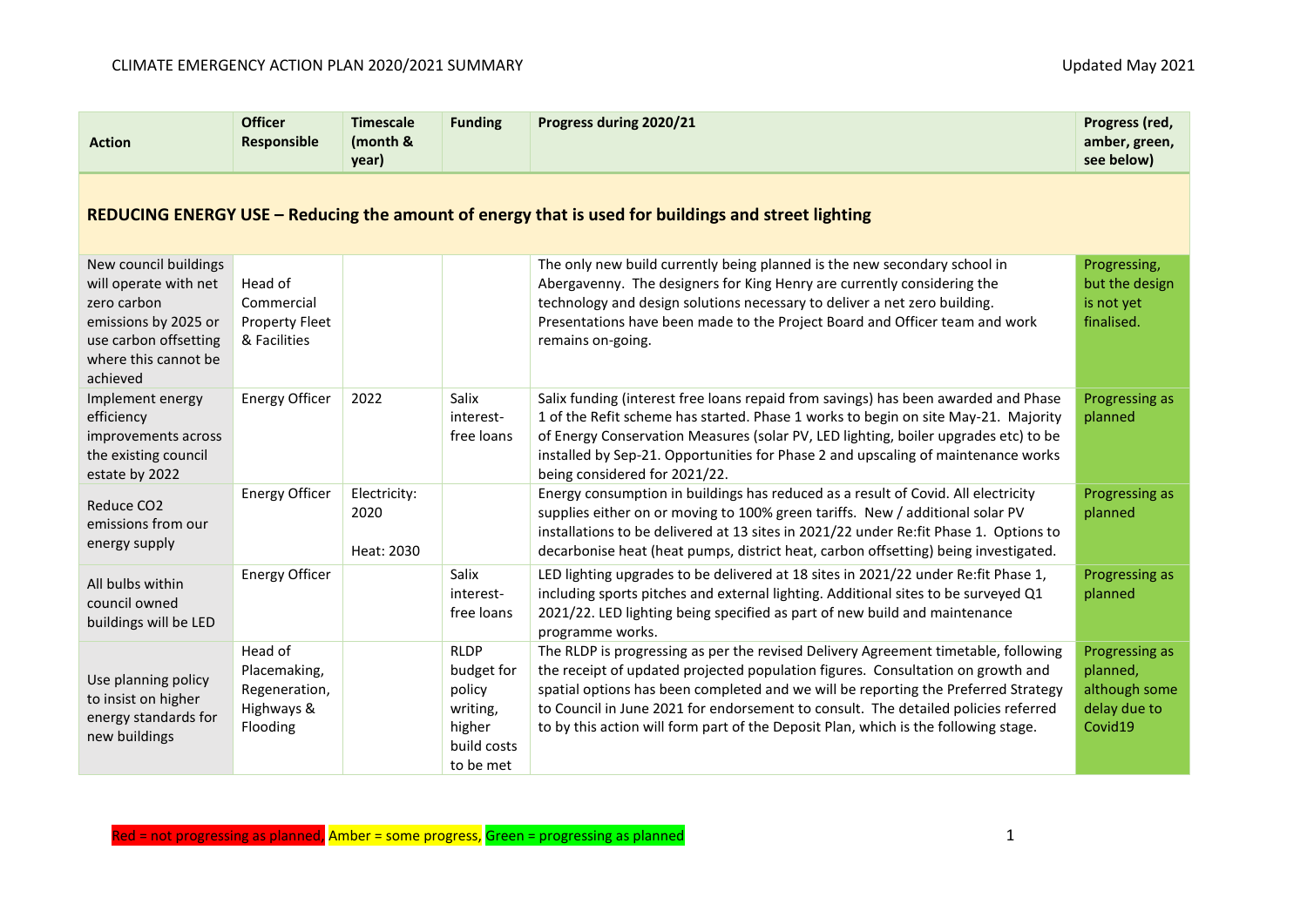| <b>Action</b>                                                                                                                               | <b>Officer</b><br>Responsible          | <b>Timescale</b><br>(month &<br>year) | <b>Funding</b>     | Progress during 2020/21                                                                                                                                                                                                                                                                                                                                                                                                                                                                                                                                                                                                                  | Progress (red,<br>amber, green,<br>see below) |  |
|---------------------------------------------------------------------------------------------------------------------------------------------|----------------------------------------|---------------------------------------|--------------------|------------------------------------------------------------------------------------------------------------------------------------------------------------------------------------------------------------------------------------------------------------------------------------------------------------------------------------------------------------------------------------------------------------------------------------------------------------------------------------------------------------------------------------------------------------------------------------------------------------------------------------------|-----------------------------------------------|--|
|                                                                                                                                             |                                        |                                       | by<br>developer    |                                                                                                                                                                                                                                                                                                                                                                                                                                                                                                                                                                                                                                          |                                               |  |
| All remaining street<br>lighting will be<br>converted to LED<br>bulbs                                                                       | <b>Street Lighting</b><br>Manager      |                                       |                    | To date we have converted 9651 lanterns to LED and have approximately 500 left<br>to convert.                                                                                                                                                                                                                                                                                                                                                                                                                                                                                                                                            | As planned                                    |  |
| Reduce carbon<br>emissions across all<br>public service<br>buildings in in the<br>county in partnership<br>with the Public<br>Service Board | Community &<br>Partnerships<br>Manager |                                       | £5k NRW<br>funding | JBA consulting have surveyed PSB partners to gauge potential for collaboration<br>around assets, fleet and procurement.<br>A successful bid to Natural Resources Wales plus additional funding from NRW for<br>Gwent has meant that we have delivered Carbon Literacy training in Feb/March<br>2021. In addition to the 56 MCC officers and members who have done the training,<br>there were also 14 from Gwent Police, 29 from South Wales Fire, 5 from Aneurin<br>Bevan University Health Board, 2 from GAVO, 5 from NRW and 2 from Melin Homes<br>(although these officers work across Gwent, not necessarily just in Monmouthshire) | <b>Progress</b><br>beginning to<br>be made    |  |
| USING RENEWABLE ENERGY - Speed up the move from fossil fuels to renewable energy                                                            |                                        |                                       |                    |                                                                                                                                                                                                                                                                                                                                                                                                                                                                                                                                                                                                                                          |                                               |  |
| Build and operate<br>two new solar farms<br>- subject to national<br>grid capacity                                                          | <b>Energy Officer</b>                  |                                       |                    | Welsh Government Energy Service preparing grid application and developing<br>outline design for one potential Local Development Plan (LDP) solar farm site to<br>confirm viability and business case assumptions.<br>Initial feasibility studies for two other potential sites to be reviewed and progressed<br>if and when development / grid connection / business case opportunities can be<br>confirmed                                                                                                                                                                                                                              | Progressing as<br>planned                     |  |

|                       |                | confirmed.                                                                            |               |
|-----------------------|----------------|---------------------------------------------------------------------------------------|---------------|
| Install photovoltaic  | Head of        | The County Hall scheme is now being progressed with the support of Welsh              | Some progress |
| canopies at council   | Commercial     | Government Energy Service. This will be used as a model that can be rolled out to     |               |
| owned car parks to    | Property Fleet | other sites.                                                                          |               |
| power electric        | & Facilities   |                                                                                       |               |
| vehicle charge points |                | Planning applications submitted for 2 smaller solar photovoltaic car port schemes     |               |
| with renewable        |                | as part of Re: fit Phase 1 with a third being considered, all 3 for delivery 2021/22. |               |
| energy                |                | (Electric Vehicle Charging Points to be delivered separately.)                        |               |

Red = not progressing as planned, Amber = some progress, Green = progressing as planned 2 and 2 and 2 and 2 and 2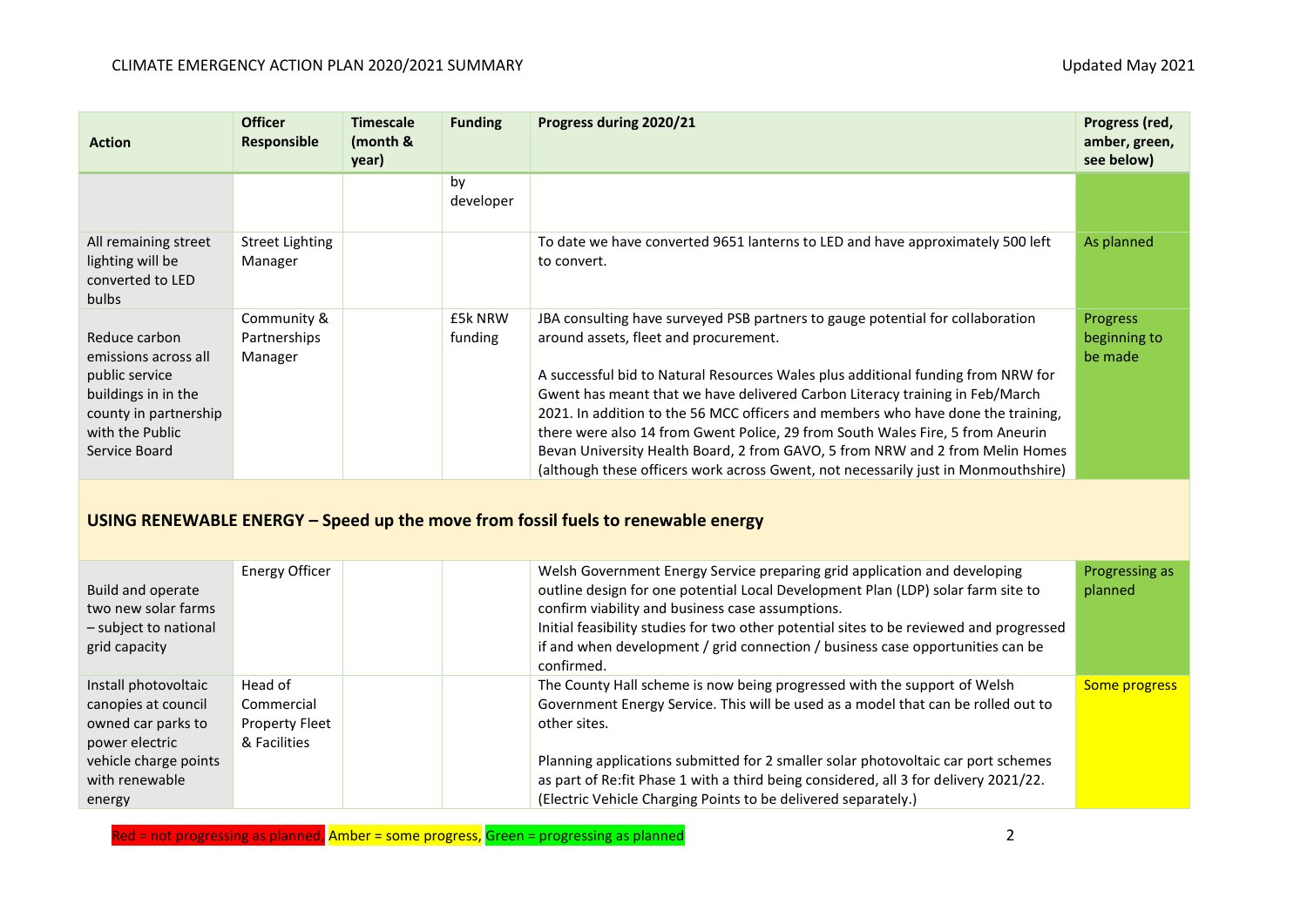| <b>Action</b>                                                                                                 | <b>Officer</b><br>Responsible                                      | <b>Timescale</b><br>(month &<br>year) | <b>Funding</b>                                                                                               | Progress during 2020/21                                                                                                                                                                                                                                                                                                                                                                                                                  | Progress (red,<br>amber, green,<br>see below)                          |  |  |
|---------------------------------------------------------------------------------------------------------------|--------------------------------------------------------------------|---------------------------------------|--------------------------------------------------------------------------------------------------------------|------------------------------------------------------------------------------------------------------------------------------------------------------------------------------------------------------------------------------------------------------------------------------------------------------------------------------------------------------------------------------------------------------------------------------------------|------------------------------------------------------------------------|--|--|
| Require renewable<br>energy on private<br>sector developments                                                 | Head of<br>Placemaking,<br>Regeneration,<br>Highways &<br>Flooding |                                       | <b>RLDP</b><br>budget for<br>policy<br>writing,<br>higher<br>build costs<br>to be met<br>by the<br>developer | The RLDP is progressing as per the revised Delivery Agreement timetable, following<br>the receipt of updated projected population figures. Consultation on growth and<br>spatial options has been completed and we will be reporting the Preferred Strategy<br>to Council in June 2021 for endorsement to consult. The detailed policies referred<br>to by this action will form part of the Deposit Plan, which is the following stage. | Progressing as<br>planned,<br>although some<br>delay due to<br>Covid19 |  |  |
| Identify areas for<br>renewable<br>generation in the<br>new Local<br>Development Plan                         | Head of<br>Placemaking,<br>Regeneration,<br>Highways &<br>Flooding |                                       | <b>RLDP</b><br>budget                                                                                        | The Carbon Trust are finalising their report and this will soon be available to inform<br>decision making planning policies with the RLDP.                                                                                                                                                                                                                                                                                               | Progressing as<br>planned, some<br>delay due to<br>Covid19             |  |  |
| Develop a Whole<br><b>System Smart Energy</b><br>Plan as part of<br><b>Cardiff Capital Region</b><br>Approach |                                                                    |                                       | Cardiff<br>Capital<br>Region /<br>Welsh<br>Governme<br>nt                                                    | Cardiff Capital Region City Deal and Welsh Government have confirmed that they<br>are developing a strategy and action plan to transform the way energy is<br>generated, transported and utilised in South East Wales                                                                                                                                                                                                                    | <b>Early steps of</b><br>progress                                      |  |  |
| Develop proposals<br>for a district heating<br>scheme                                                         | Rural<br>Programmes<br>Manager                                     |                                       | <b>RDP</b>                                                                                                   | The heat mapping exercise is now complete, with draft report here<br>Final report expected end of April 2021.                                                                                                                                                                                                                                                                                                                            | As planned                                                             |  |  |
| MANAGING GREEN SPACES - To reduce energy use, to absorb carbon and be resilient                               |                                                                    |                                       |                                                                                                              |                                                                                                                                                                                                                                                                                                                                                                                                                                          |                                                                        |  |  |

| Use our county farms | Estates     | The Estates Development Team continue to assess the different opportunities for                     | <b>Some progress</b> |
|----------------------|-------------|-----------------------------------------------------------------------------------------------------|----------------------|
| as exemplars for     | Development | $\pm$ diversification of the agricultural portfolio. Areas of farm land have been promoted in Stage |                      |
| sustainable          | Manager     | $\pm$ 1 of the LDP for this purpose, but there has been no further progress due to RLDP delays      |                      |
| agriculture.         |             | and additional constraints due to changes in planning over phosphate discharge.                     |                      |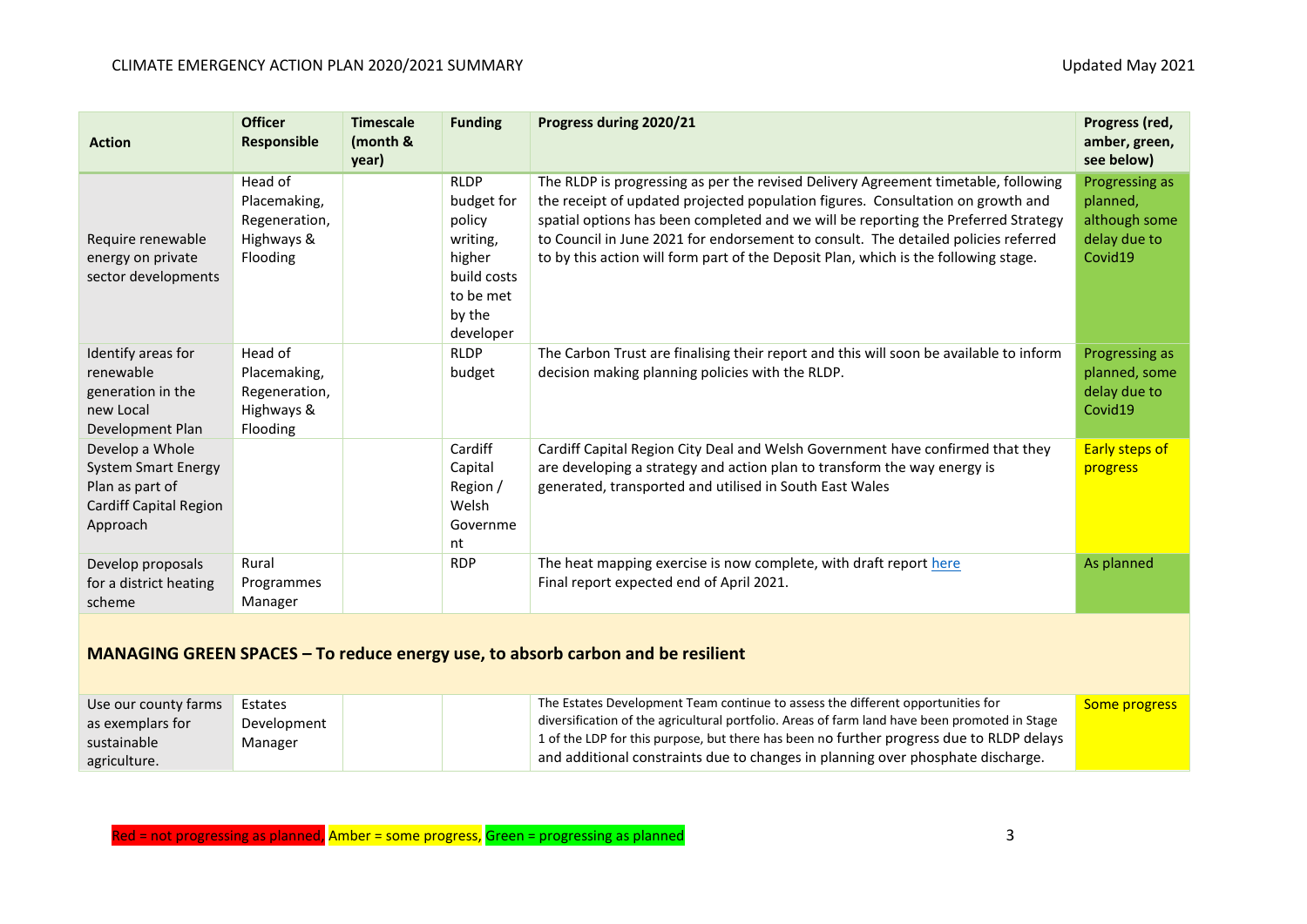| <b>Action</b>                                                                                                                            | <b>Officer</b><br>Responsible                                      | <b>Timescale</b><br>(month &<br>year) | <b>Funding</b>                                    | Progress during 2020/21                                                                                                                                                                                                                                                                                                                                                                                                                                                                                                                                                                                                                                                                                                                                                                                                                                                                                                                                              | Progress (red,<br>amber, green,<br>see below)                              |
|------------------------------------------------------------------------------------------------------------------------------------------|--------------------------------------------------------------------|---------------------------------------|---------------------------------------------------|----------------------------------------------------------------------------------------------------------------------------------------------------------------------------------------------------------------------------------------------------------------------------------------------------------------------------------------------------------------------------------------------------------------------------------------------------------------------------------------------------------------------------------------------------------------------------------------------------------------------------------------------------------------------------------------------------------------------------------------------------------------------------------------------------------------------------------------------------------------------------------------------------------------------------------------------------------------------|----------------------------------------------------------------------------|
| Use low carbon<br>building technologies<br>like green walls or<br>roofs                                                                  | Head of<br>Placemaking,<br>Regeneration,<br>Highways &<br>Flooding |                                       | Developers                                        | Continued support within existing LDP and within the Council's Green<br>Infrastructure Supplementary Planning Guidance (SPG) to support low carbon<br>technologies and manage green spaces appropriately. A working group is yet to be<br>established due to other work pressures but it is still intended to do this, drawing<br>on expertise from within the Community Climate Champions network.                                                                                                                                                                                                                                                                                                                                                                                                                                                                                                                                                                  | Some progress                                                              |
| Ensure permeable<br>materials and water<br>storage is<br>incorporated into<br>new car parks                                              | Head of<br>Placemaking,<br>Regeneration,<br>Highways &<br>Flooding |                                       | Developer                                         | Sustainable Urban Drainage Schemes (SUDs) regulation fully in force and work is<br>continuing to ensure that planning and colleagues in Highways and Flood<br>Management continue to work collaboratively on development schemes. Robust<br>planning policies within existing LDP and the latest regulations.                                                                                                                                                                                                                                                                                                                                                                                                                                                                                                                                                                                                                                                        | Complete -<br><b>WG regulation</b><br>in place                             |
| Eliminate the use of<br>peat based compost<br>by our grounds<br>maintenance teams                                                        | Commercial &<br>Operations<br>Manager,<br>Grounds &<br>Cleansing   |                                       |                                                   | Our supplier of bedding material for our external contract does not use peat based<br>composed. We continue to use non peat based composts                                                                                                                                                                                                                                                                                                                                                                                                                                                                                                                                                                                                                                                                                                                                                                                                                           | As planned                                                                 |
| <b>Expand pollinator</b><br>friendly management<br>work and reduce<br>grass cutting<br>frequency/extent<br>where appropriate<br>and safe | Commercial &<br>Operations<br>Manager,<br>Grounds &<br>Cleansing   | ongoing                               | Funding<br>for new<br>cut<br>collector<br>secured | In 2020/21 all mowing was suspended until June due to Covid. When mowing<br>started in June we left approximately quarter to 1 third of areas within our parks<br>and open spaces uncut, in addition to the original 3 million metres squared already<br>being managed more sustainably with less mowing. Teams have had Nature Isn't<br>Neat training, and are delivering reduced mowing to public open spaces, with<br>cuttings collected. We are promoting "No Mow May" and carbon emissions have<br>reduced due to less mowing. We have worked with the Green Infrastructure team<br>on WG funded grassland management, to manage for biodiversity, and bring back<br>neglected grass land to a more sustainable and resilient form.<br>We have now stopped spraying Glysophate on all of our open spaces. Our<br>Chepstow Town Team are trialling other methods of weed removal in streets and<br>pavements around Chepstow Town centre, eg hand removal, heat. | Much better<br>than expected                                               |
| Generate renewable<br>energy from grass<br>cuttings through<br>anaerobic digestion                                                       | Green<br>Infrastructure<br>Strategy &<br>Projects<br>Officer       | Complete<br>feasibility by<br>2022    | Awaiting<br>funding<br>confirmati<br>on           | Still not able to continue with site visit to see anaerobic digestion equipment in<br>action due to COVID. We are continually looking at possibility of other more local<br>facilities, however no suitable premises to date                                                                                                                                                                                                                                                                                                                                                                                                                                                                                                                                                                                                                                                                                                                                         | Delays due to<br>Covid 19 and<br>funding<br>announcement<br>still not made |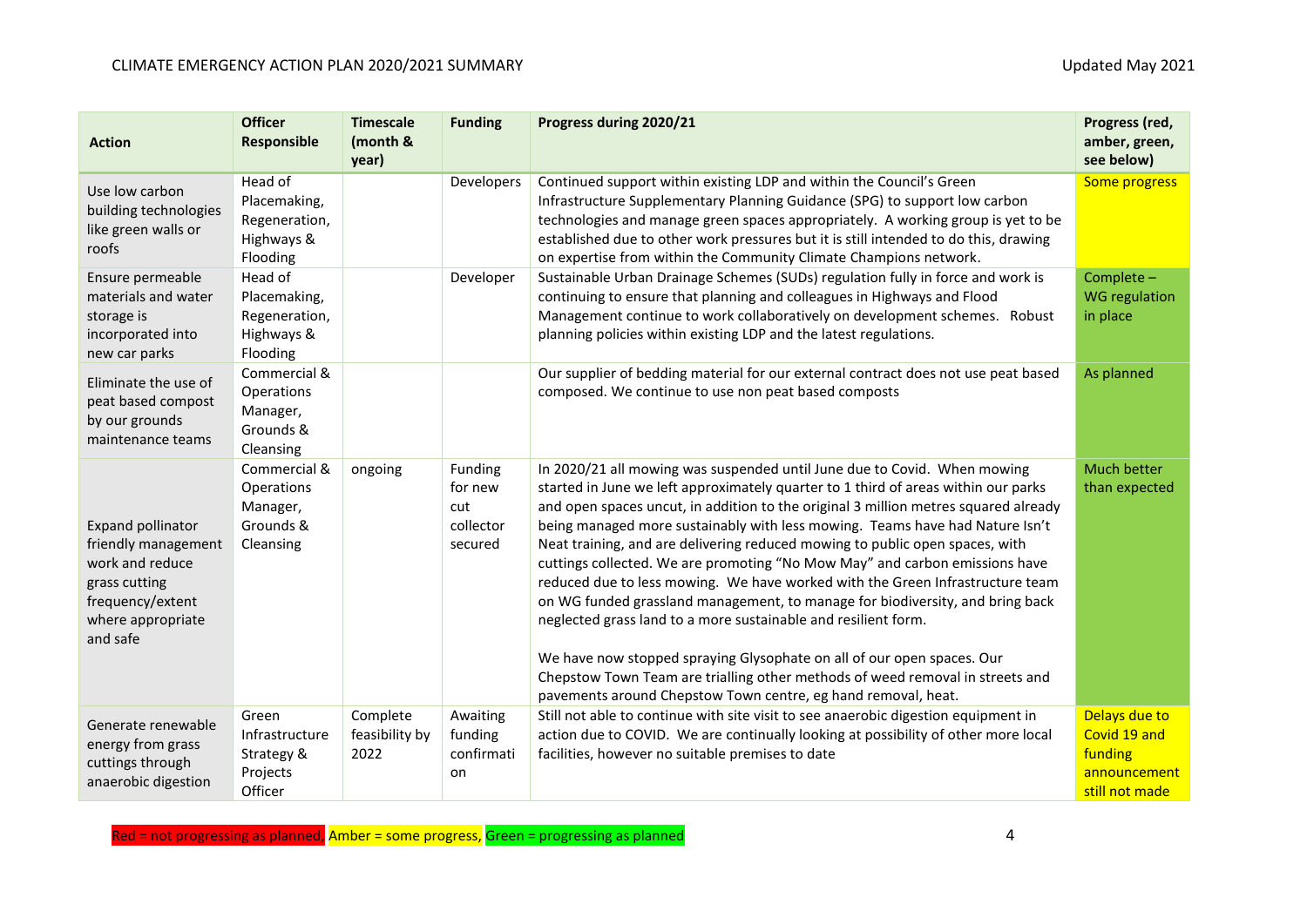| <b>Action</b>                                                                                                                                        | <b>Officer</b><br>Responsible                                                                                      | <b>Timescale</b><br>(month &<br>year) | <b>Funding</b>                                                                                                     | Progress during 2020/21                                                                                                                                                                                                                                                                                                                                                                                                                                                                                                                                                                                                                                                                                                                                                                                                                                                                                                                                                   | Progress (red,<br>amber, green,<br>see below)                                                  |
|------------------------------------------------------------------------------------------------------------------------------------------------------|--------------------------------------------------------------------------------------------------------------------|---------------------------------------|--------------------------------------------------------------------------------------------------------------------|---------------------------------------------------------------------------------------------------------------------------------------------------------------------------------------------------------------------------------------------------------------------------------------------------------------------------------------------------------------------------------------------------------------------------------------------------------------------------------------------------------------------------------------------------------------------------------------------------------------------------------------------------------------------------------------------------------------------------------------------------------------------------------------------------------------------------------------------------------------------------------------------------------------------------------------------------------------------------|------------------------------------------------------------------------------------------------|
| Plant 10,000 new<br>trees by 2022                                                                                                                    | Green<br>Infrastructure<br>Strategy &<br>Projects<br>Officer /<br>Environment<br>and Culture<br>Manager<br>MonLife | By 2022                               | GGGP<br>funding<br>confirmati<br>on<br>expected<br>Q1 2021-<br>22                                                  | Despite impact of Covid current estimates of around 7,000 trees planted and plans<br>in progress to identify further 3000, however there remains a funding gap to<br>achieve this and these figures do not take account of the impact of Ash Die Back<br>and associated tree loss. We are also looking for suitable sites to start up tree<br>nurseries, one potential location is our Mitchel Troy depot. It is anticipated that we<br>will also be able to benefit from The Queen's Green Canopy, a tree planting<br>initiative created to mark Her Majesty's Platinum Jubilee in 2022<br>We are working with approximately 17 schools to provide them with a raised bed<br>each and soil so they can plant tree seeds to be then regrown on sites when more<br>mature. We are also identifying tree planting opportunities in settlements as part<br>of the identification of GI corridors.<br>Need to review the target beyond 2022 in the light of Ash Die Back etc. | Some progress<br>and some<br>remaining<br>uncertainty<br>over funding                          |
| Promote sustainable<br>land management<br>and agricultural<br>practices, including<br>nutrient/soil<br>management and<br>natural flood<br>management | Environment<br>and Culture<br>Manager<br>MonLife                                                                   | 2020/21                               | £80k Local<br>Places for<br>Nature<br>funding,<br>£65k Env<br>Growth<br>grant                                      | Progress in delivering existing Living Levels and Sustainable Management Schemes<br>continues. The changes to grassland management through the purchase of the cut<br>and collect machinery (and communications elements) will have a considerable<br>impact in relation to our estate but it's still quite a limited impact in the county<br>overall.<br>Wider impact is potentially quite limited as progress on wider adoption of natural<br>flood management (NFM) is stalled (although some development work underway).<br>NRW's future stance on these issue is critical                                                                                                                                                                                                                                                                                                                                                                                            | In progress /<br>some<br>uncertainty<br>over wider and<br>longer term<br>partnership<br>action |
| Maintain & enhance<br>biodiversity & make<br>ecosystems more<br>resilient                                                                            | Green<br>Infrastructure<br>Manager                                                                                 | $20/21$ and<br>ongoing                | £10k LNP<br>project<br>costs, £28k<br>RGG, £15k<br>Local<br>Places for<br>Nature,<br>£20k<br>Preparator<br>y Grant | Good progress on existing programmes around small scale pollinator projects,<br>sustainable communities project, rivers, invasive non-native species, community<br>nature spaces and educational delivery. A further £88k Local Places for Nature<br>funding received for 21/22                                                                                                                                                                                                                                                                                                                                                                                                                                                                                                                                                                                                                                                                                           | In progress                                                                                    |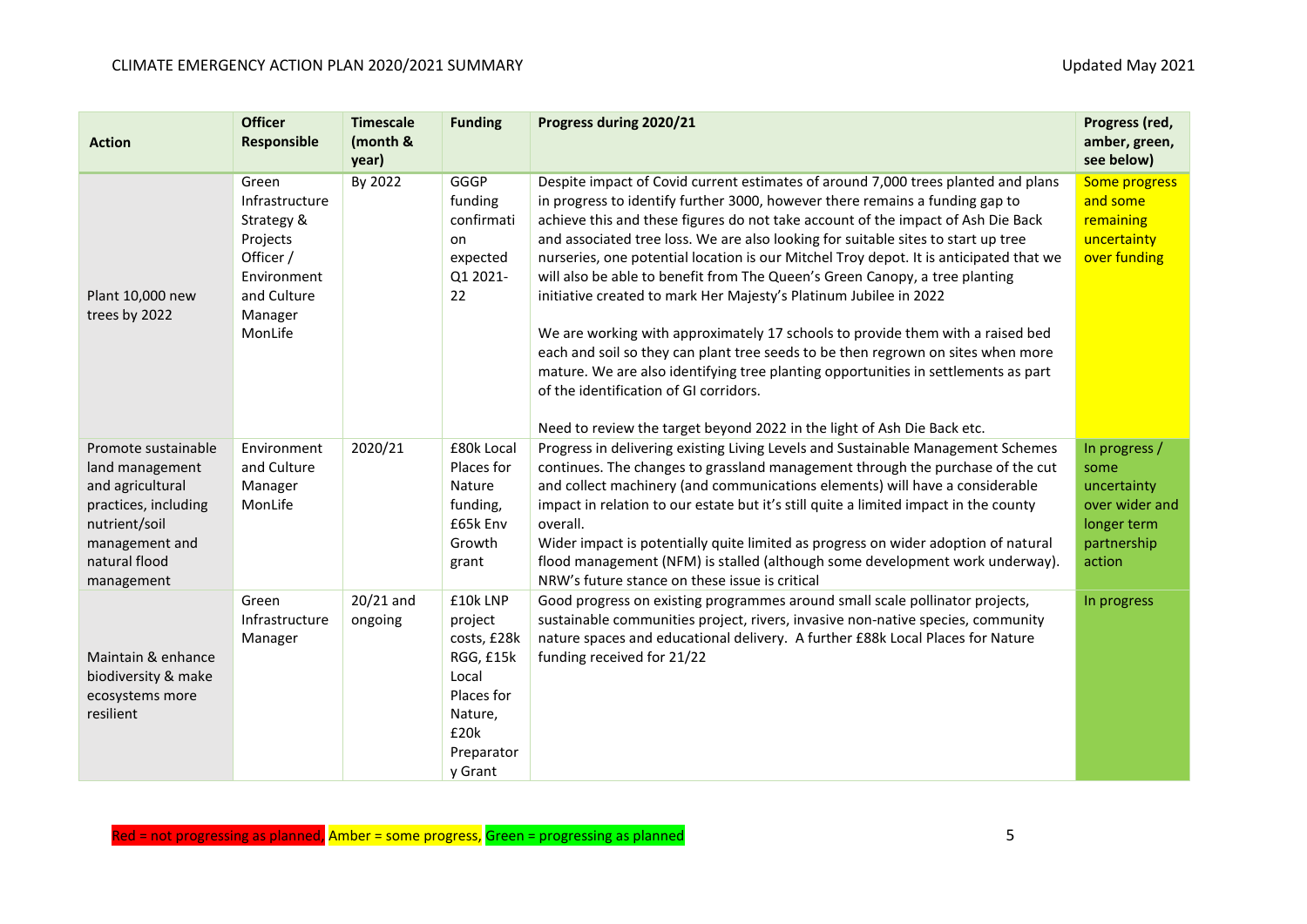| <b>Action</b>                                                                                                                              | <b>Officer</b><br>Responsible                    | <b>Timescale</b><br>(month &<br>year) | <b>Funding</b>                                                    | Progress during 2020/21                                                                                                                                                                                                                                                                                                                                                                                                                                                                                                                                                                                                                                                                                                       | Progress (red,<br>amber, green,<br>see below)                             |
|--------------------------------------------------------------------------------------------------------------------------------------------|--------------------------------------------------|---------------------------------------|-------------------------------------------------------------------|-------------------------------------------------------------------------------------------------------------------------------------------------------------------------------------------------------------------------------------------------------------------------------------------------------------------------------------------------------------------------------------------------------------------------------------------------------------------------------------------------------------------------------------------------------------------------------------------------------------------------------------------------------------------------------------------------------------------------------|---------------------------------------------------------------------------|
| Plant more trees and<br>increase area of<br>woodland, improve<br>and increase<br>woodland<br>management and<br>retain existing<br>woodland | Environment<br>and Culture<br>Manager<br>MonLife | 2020/21 and<br>ongoing                | GGGP<br>funding<br>confirmati<br>on<br>expected<br>Q1 2021-<br>22 | No Welsh Government decision on Gwent Green Grid Partnership bid to support<br>further tree planting yet;<br>Tree Planting undertaken at Old Station Tintern during Autumn and winter 20/21<br>following diseased ash felling; Tree planting ; ongoing assessment of ash dieback<br>impact and selective intervention where required on countryside access sites<br>Need to review the tree planting target beyond 2022 in the light of Ash Die Back                                                                                                                                                                                                                                                                          | Some progress.<br><b>Some</b><br>remaining<br>uncertainty<br>over funding |
| Secure more green<br>infrastructure<br>through<br>development                                                                              | Green<br>Infrastructure<br>Manager               | Ongoing                               |                                                                   | Ongoing working with Development Management - further refinement of guidance<br>in relation to green infrastructure, open space and biodiversity under development                                                                                                                                                                                                                                                                                                                                                                                                                                                                                                                                                            | Ongoing                                                                   |
| Promote and support<br>local food growing                                                                                                  | Food<br>Development<br>Officer                   |                                       | RDP/WG                                                            | Food Data Analysis project underway. Six months in and the system is being<br>tweaked - data added which includes farms data, land, food poverty, food business<br>and categories of use etc.<br>Food Land Action Group has been established. Terms of reference completed and<br>forum for exchange of information has begun. Internal MCC group will move<br>toward combined project development and update forum for relevant projects                                                                                                                                                                                                                                                                                     | As planned                                                                |
| Reduce food miles by<br>work with local<br>farmers to market<br>local food                                                                 | Food<br>Development<br>Officer                   |                                       |                                                                   | Initial meeting to discuss shared gardens scheme. Town Council Survey undertaken<br>to gauge interest. This will now be taken forward through Our Monmouthshire.<br>Town Council will offer information to the new growers forum.<br>Redefining Green Spaces - consultant in place for pilot project to look at options<br>for redefining under-used areas such a park (Pilot project in Monmouth).<br>RDP project in place which focusses on building resources for farm enterprises,<br>including regenerative farming projects.<br>Success in attaining Sustainable Food Network development grant, co-ordinated by<br>"Our Food" not for profit organisation. The first meeting will be in May with lead<br>stakeholders. | As planned                                                                |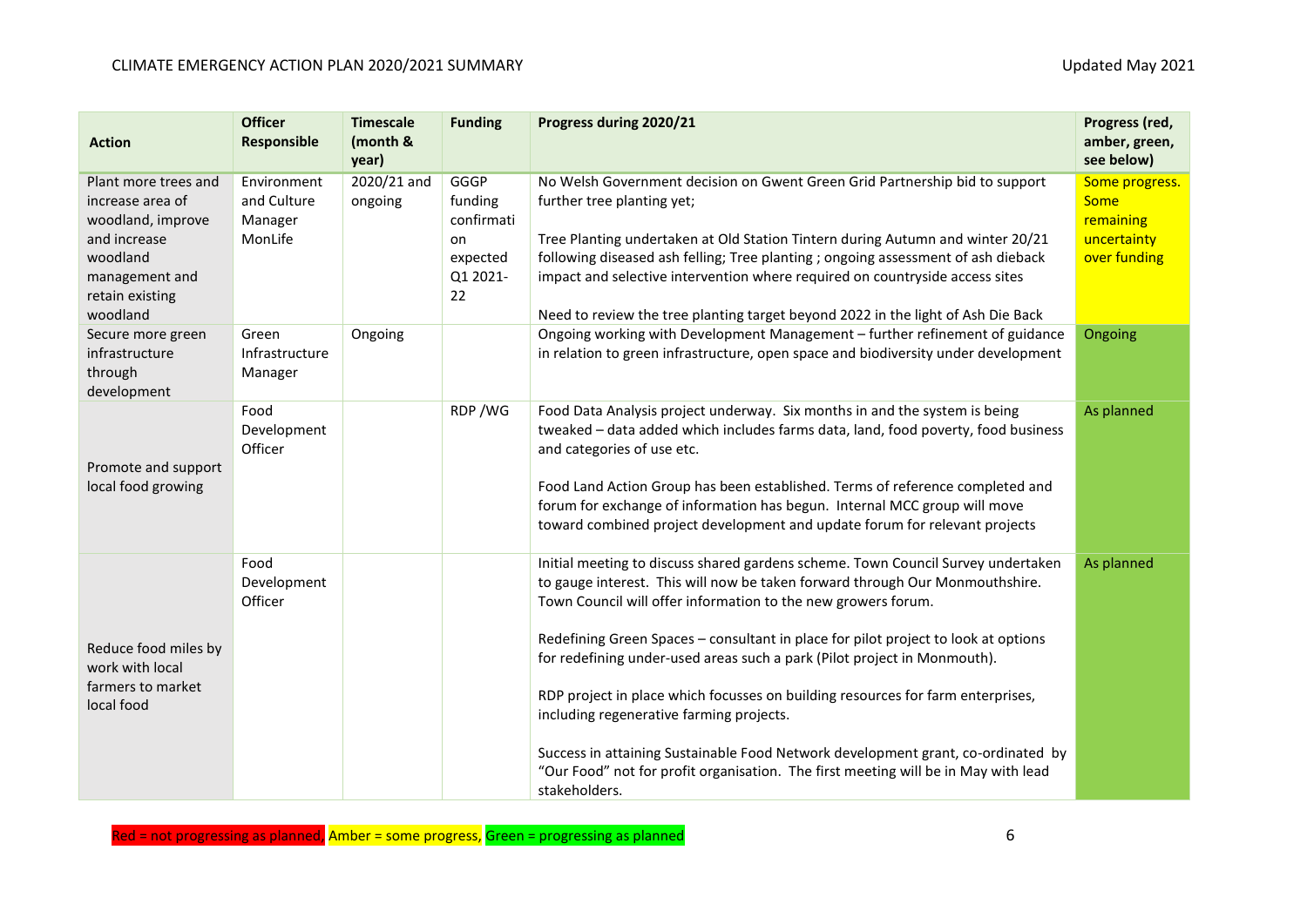| <b>Action</b>                                                                                       | <b>Officer</b><br>Responsible       | <b>Timescale</b><br>(month &<br>year) | <b>Funding</b>                                         | Progress during 2020/21                                                                                                                                                                                                                                                                                                                                                                                                                                                                                                                                                                                   | Progress (red,<br>amber, green,<br>see below)                                                                |  |  |  |
|-----------------------------------------------------------------------------------------------------|-------------------------------------|---------------------------------------|--------------------------------------------------------|-----------------------------------------------------------------------------------------------------------------------------------------------------------------------------------------------------------------------------------------------------------------------------------------------------------------------------------------------------------------------------------------------------------------------------------------------------------------------------------------------------------------------------------------------------------------------------------------------------------|--------------------------------------------------------------------------------------------------------------|--|--|--|
| WHAT WE BUY – Reducing carbon by thinking carefully about when and what we buy and whole life costs |                                     |                                       |                                                        |                                                                                                                                                                                                                                                                                                                                                                                                                                                                                                                                                                                                           |                                                                                                              |  |  |  |
| Eliminate single use<br>plastics within the<br>council                                              | Sustainability<br>Policy Officer    | Ongoing                               | None<br>(except<br>c£60k<br>period<br>dignity<br>grant | Period dignity grant again to be spent on eco-friendly and reusable products. Work<br>underway with Sustainable You, Sustainable Me and Working Families project who<br>are running workshops for residents to promote sustainable period products. Re-<br>usable recycling bags only rolled out to around 3500 properties so far as original<br>trial rounds were allowed to revert to single use at the start of covid. We aim to<br>fully roll out the reusable bags in the autumn when we will cease to provide single<br>use plastic bags, dependent on delivery of new vehicles.                    | Some delays of<br>reusable<br>recycling bag<br>roll out due to<br>Covid.                                     |  |  |  |
| All tender document<br>will contain criteria<br>to address climate<br>emergency<br>commitments      | Strategic<br>Procurement<br>Manager |                                       | Currently<br>within<br>existing<br>officer<br>time     | Contract Procedure Rules have been approved and came into operation on 1 <sup>st</sup> April<br>2021. One of the central themes to the revamped rules is the importance of<br>making sustainable procurement decisions that have a positive impact on the<br>environment as well as the economy.<br>Operationally, where practical carbon reduction measures continue to be a<br>consideration as part of the award criteria of contracts.                                                                                                                                                                | Complete                                                                                                     |  |  |  |
| Incorporate climate<br>and decarbonisation<br>into strategic<br>procurement<br>collaborations       | Strategic<br>Procurement<br>Manager |                                       | Currently<br>within<br>existing<br>officer<br>time     | Work has continued at pace with the completion of the Welsh Public Sector Social<br>Value portal which has resulted in a set of social value indicators that are bespoke<br>to Wales and align with the Well-Being of Future Generations Act themes.<br>In parallel has been discussions with Cardiff City Council for the "discharge of<br>procurement services for mutual benefit" which was approved in early April 2021.<br>This means that more resource will be made available to ensure that climate<br>change and decarbonisation are considerations in all outsourced tendering<br>arrangements. | Progressing as<br>planned                                                                                    |  |  |  |
| Phase out fossil fuel<br>investments from our<br>pension fund                                       | Deputy Chief<br>Executive           |                                       |                                                        | Greater Gwent Pension Fund Committee agreed to the recommendations to evolve<br>an ACS Low Carbon Equity Tracker Fund. The proportion of the Gwent fund<br>invested in fossil fuels has reduced from 9.10% to 2.35% since the Council's 2018<br>commitment to divest from fossil fuels, with 21.7% of the fund now in the low<br>carbon tracker.                                                                                                                                                                                                                                                          | Some progress.<br><b>Progress</b><br>governed by<br><b>Greater Gwent</b><br>(Torfaen)<br><b>Pension Fund</b> |  |  |  |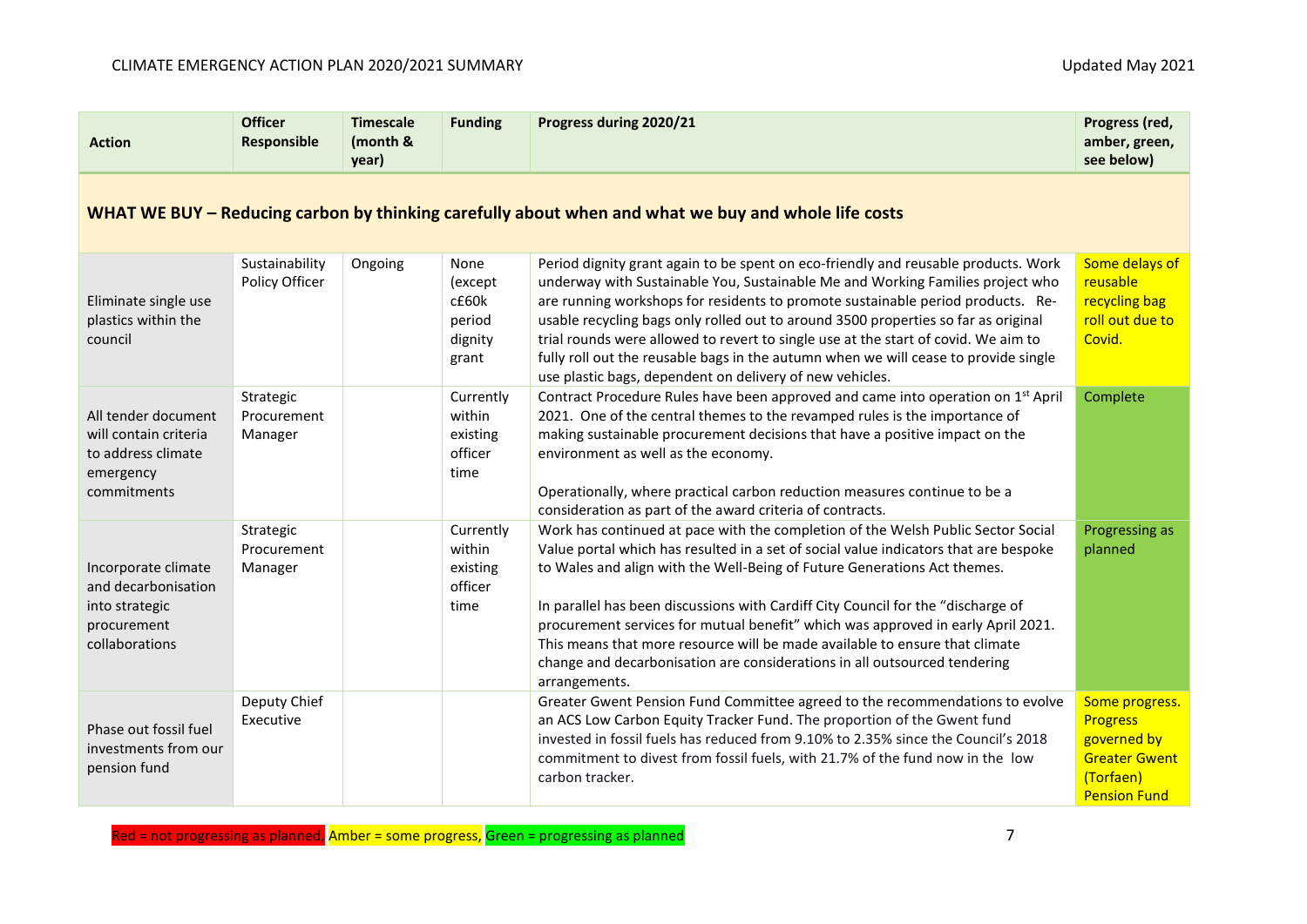| <b>Action</b> | <b>Officer</b><br>Responsible | <b>Timescale</b><br>(month &<br>year) | <b>Funding</b> | Progress during 2020/21                                                                                                                                                                                                                                                                                                                                                                                                                                                                                                                                                                                                                                                                                     | Progress (red,<br>amber, green,<br>see below) |
|---------------|-------------------------------|---------------------------------------|----------------|-------------------------------------------------------------------------------------------------------------------------------------------------------------------------------------------------------------------------------------------------------------------------------------------------------------------------------------------------------------------------------------------------------------------------------------------------------------------------------------------------------------------------------------------------------------------------------------------------------------------------------------------------------------------------------------------------------------|-----------------------------------------------|
|               |                               |                                       |                | Further update was provided to the Greater Gwent Pension Fund Committee at its<br>meeting of 7 <sup>th</sup> December 2020 and which confirmed that the Wales Pension<br>Partnership had established a Responsible Investment Sub-Group, with a broad and<br>achievable remit. Cross-reference was to take place with the Greater Gwent<br>Pension Fund's own Responsible Investor Working Group (RIWG) to ensure that the<br>Fund's own objectives were reflected at WPP level.<br>The meeting of the 8 <sup>th</sup> March 2021 noted the momentum around Environmental,<br>Social and Governance (ESG) issues were seen as unstoppable and required<br>ongoing engagement with investment fund managers. |                                               |
|               |                               |                                       |                |                                                                                                                                                                                                                                                                                                                                                                                                                                                                                                                                                                                                                                                                                                             |                                               |

# **REDUCING WASTE – By encouraging people to reduce, re-use and recycle more**

| Reduce waste and<br>increase recycling in<br>all public spaces<br>including retail<br>centres | Head of<br>Neighbourhoo<br>d Services | Chepstow Town Council and Town Team are looking to install a new recycling litter<br>bin for on-the-go litter which they will service (our vehicles currently unable to<br>segregate recyclable/non-recyclable litter) and will be a useful trial to assess level<br>of contamination. A limited number of "on-the-go" recycling bins have been placed<br>across the county but difficult to gauge whether successful with behaviours<br>changed with travel restrictions. Increased litter from drive through venues<br>prevalent across the county's verges. WG consultation on litter and fly-tipping may<br>help tackle some of these issues and the introduction of deposit return schemes<br>and extended producer responsibility should have positive impact when<br>implemented. | <b>Early steps</b><br>have begun                 |
|-----------------------------------------------------------------------------------------------|---------------------------------------|------------------------------------------------------------------------------------------------------------------------------------------------------------------------------------------------------------------------------------------------------------------------------------------------------------------------------------------------------------------------------------------------------------------------------------------------------------------------------------------------------------------------------------------------------------------------------------------------------------------------------------------------------------------------------------------------------------------------------------------------------------------------------------------|--------------------------------------------------|
| Support, promote<br>and expand the<br>Repair Cafes and<br>Upcycle movement                    | Head of<br>Neighbourhoo<br>d Services | A successful Circular Economy bid for £626,000 was announced in Jan 2021. From<br>this we are about to open a new re-use shop at Five Lanes, 4 Benthyg Libraries of<br>Things in Abergavenny, Caldicot, Chepstow and Monmouth, with associated Repair<br>Cafes and other repair and reuse projects.                                                                                                                                                                                                                                                                                                                                                                                                                                                                                      | Rapid progress<br>from Jan-<br><b>March 2021</b> |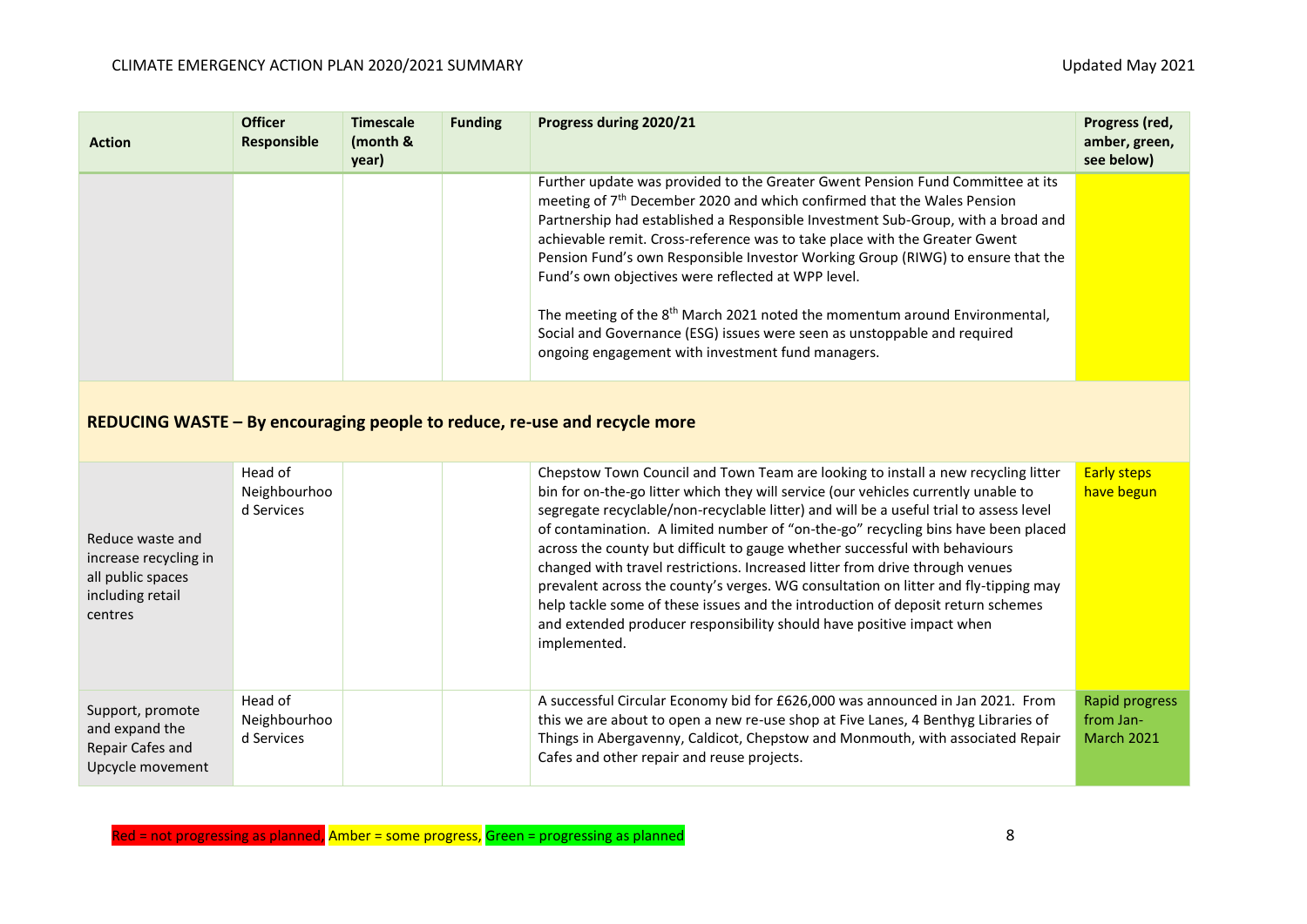| <b>Action</b>                                                                                     | <b>Officer</b><br><b>Responsible</b>  | <b>Timescale</b><br>(month &<br>year) | <b>Funding</b> | Progress during 2020/21                                                                                                                                                                                                                                                                                                                                                                                                                                                                                                                                                                                                                                                                         | Progress (red,<br>amber, green,<br>see below)    |
|---------------------------------------------------------------------------------------------------|---------------------------------------|---------------------------------------|----------------|-------------------------------------------------------------------------------------------------------------------------------------------------------------------------------------------------------------------------------------------------------------------------------------------------------------------------------------------------------------------------------------------------------------------------------------------------------------------------------------------------------------------------------------------------------------------------------------------------------------------------------------------------------------------------------------------------|--------------------------------------------------|
| Roll out re-use shops<br>at Household Waste<br>sites, and use<br>revenue to fund tree<br>planting | Head of<br>Neighbourhoo<br>d Services |                                       |                | October 2020 Llanfoist celebrated its anniversary, with pots and tree seeds given<br>away. A successful Circular Economy bid means that we will open a new re-use<br>shop at Five Lanes, Caerwent soon. 4 Benthyg Libraries of Things in Abergavenny,<br>Caldicot, Chepstow and Monmouth, with associated Repair Cafes and other repair<br>and reuse projects.                                                                                                                                                                                                                                                                                                                                  | Rapid progress<br>from Jan-<br><b>March 2021</b> |
| Increase 'reduce, re-<br>use and recycling'<br>across the county                                  | Head of<br>Neighbourhoo<br>d Services |                                       |                | Recycling % has increased again this year and currently projected to be above 66%.<br>This has been helped with the increased recycling at the HWRCs and increased<br>numbers of residents using the kerbside collection system recycling rather than<br>black bagging waste through the HWRCs.                                                                                                                                                                                                                                                                                                                                                                                                 | Some progress                                    |
| Build a new high<br>quality recycling<br>facility in central<br>Monmouthshire                     | Head of<br>Neighbourhoo<br>d Services |                                       |                | Costings and drawings for an improved facility in Monmouth were carried out post-<br>covid and funding was due to be applied for. The booking-in system brought in to<br>manage safety on site during lockdown has been very successful in reducing traffic<br>on site and CO2 journeys, increasing recycling by making people think more about<br>the waste they produce. The 3 remaining sites in Llanfoist, Five Lanes and Mitchel<br>Troy provide strategic coverage and the resident permit coupled with the booking<br>system has almost eliminated cross border waste traffic. This Action will be put on<br>hold while the long terms impacts of Covid on waste behaviour are assessed. | On hold                                          |
| Require all<br>households to recycle                                                              | Head of<br>Neighbourhoo<br>d Services |                                       |                | National campaigns like "Be Mighty" have been launched during the pandemic but<br>are likely to have had less impact with news focussed on Covid and lockdowns. The<br>travel restrictions and stay at home messages have increased kerbside take up and<br>recycling and reduced black bag waste into HWRCs.                                                                                                                                                                                                                                                                                                                                                                                   | Some progress                                    |
| Reduce food waste in<br>schools                                                                   | Catering<br>Manager                   |                                       |                | Primary Schools are now back in full time but most children are eating in the<br>classrooms. We are not able to visit schools to monitor due to Covid restrictions.<br>To be revisited in September 2021                                                                                                                                                                                                                                                                                                                                                                                                                                                                                        | Delayed due to<br>school<br>closures.            |
| Make all of our<br>buildings water refill<br>stations                                             | Sustainability<br>Policy Officer      | Ongoing                               | None           | Refill stations will be considered as part of leisure centre site investments at<br>Abergavenny, Caldicot and Chepstow.                                                                                                                                                                                                                                                                                                                                                                                                                                                                                                                                                                         |                                                  |

**WALKING AND CYCLING – Encouraging and making it easier for people to walk and cycle rather than drive**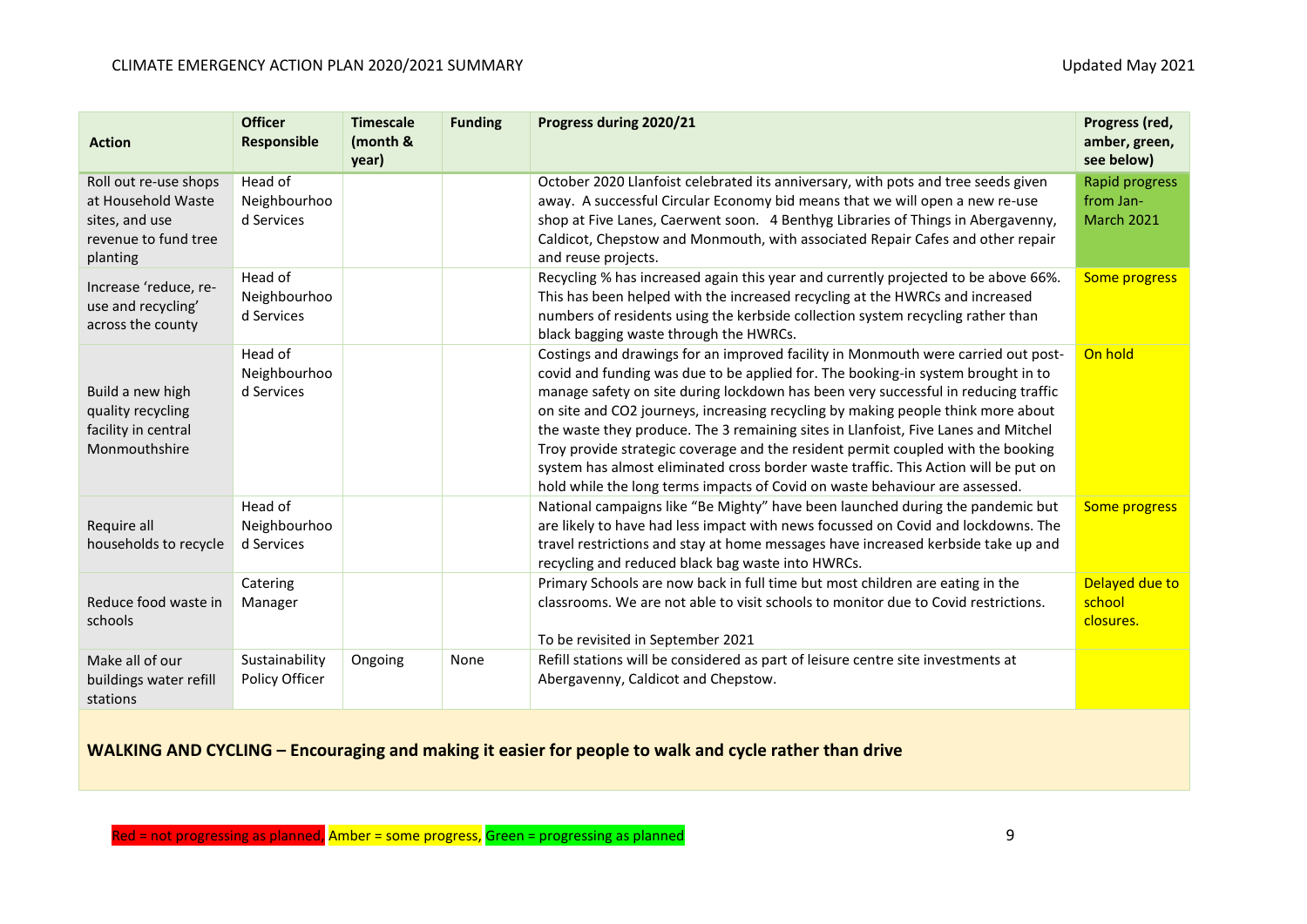| <b>Action</b>                                                              | <b>Officer</b><br><b>Responsible</b>                        | <b>Timescale</b><br>(month &<br>year) | <b>Funding</b>                  | Progress during 2020/21                                                                                                                                                                                                                                                                                                                                                                                                                                                                                                                                                                                              | Progress (red,<br>amber, green,<br>see below)                                |
|----------------------------------------------------------------------------|-------------------------------------------------------------|---------------------------------------|---------------------------------|----------------------------------------------------------------------------------------------------------------------------------------------------------------------------------------------------------------------------------------------------------------------------------------------------------------------------------------------------------------------------------------------------------------------------------------------------------------------------------------------------------------------------------------------------------------------------------------------------------------------|------------------------------------------------------------------------------|
| Develop schemes<br>that will increase<br>walking and cycling<br>to school  | Road Safety<br>Officer /<br><b>Active Travel</b><br>Officer |                                       | Active<br>$travel =$<br>£90,000 | Excellent progress on Active Travel in a difficult year. Progress made in all areas of<br>the grant. Notice just received of grant next year which means an additional three<br>routes can be investigated<br>Green cone 'school street' scheme currently in operation within two schools, to<br>make area immediately outside school site safer.                                                                                                                                                                                                                                                                    | Progressing as<br>planned on<br><b>Active Travel</b><br>routes.              |
|                                                                            |                                                             |                                       |                                 | Road safety training has been delivered to schools virtually, which has worked well.<br>Notice just received of grant next year which builds on this and includes new<br>initiatives such as 'scoot to school'.                                                                                                                                                                                                                                                                                                                                                                                                      | Some progress<br>on cycle,<br>scooter<br>training due to<br>virtual training |
|                                                                            |                                                             |                                       |                                 | The 're-opening towns' projects have sought to make our High Streets safer during<br>the pandemic, allowing for social distancing. Trial measures have improved<br>pedestrian and cycle friendly elements of our main towns and provide a starting<br>point for discussing longer term measures.                                                                                                                                                                                                                                                                                                                     |                                                                              |
| Introduce no idling<br>near schools, and<br>other appropriate<br>locations | Group<br>Engineer-<br>Highways &<br>Flood<br>Management     |                                       |                                 | Anti-idling video was launched in September 2020<br>https://www.youtube.com/watch?v=KlbGQFCtrpQ<br>with press releases and social media campaign. Poster competition relaunched<br>with schools and each school has been sent an anti-idling toolkit to use. Winning<br>designs will be made into metal signs and put up round borough with additional<br>publicity. School closures from December to March means that we haven't yet had<br>the signs manufactured and put up at schools and other locations. We aim to do<br>this during April/May 2021, and will organise publicity alongside the signs going up. | <b>Progress</b><br>impacted by<br>Covid19                                    |
| Fit bike carriers to<br>buses to encourage<br>cycling                      | <b>Fleet Manager</b><br>- Operations                        |                                       |                                 | No progress - bus layout is incompatible with bike carriers.                                                                                                                                                                                                                                                                                                                                                                                                                                                                                                                                                         | No progress<br>due to vehicle<br>layout                                      |
| Improve and expand<br>our cycle and<br>footpath network.                   | Chief<br>Operating<br>Officer,<br>MonLife                   |                                       |                                 | The plan that has developed is to ensure that maps for Active Travel are updated to<br>ensure they form a firm foundation for a wider approach to cycling and walking and<br>help link up the leisure network. Excellent progress was made on all AT schemes in<br>very short period of time.                                                                                                                                                                                                                                                                                                                        | Good progress<br>being made                                                  |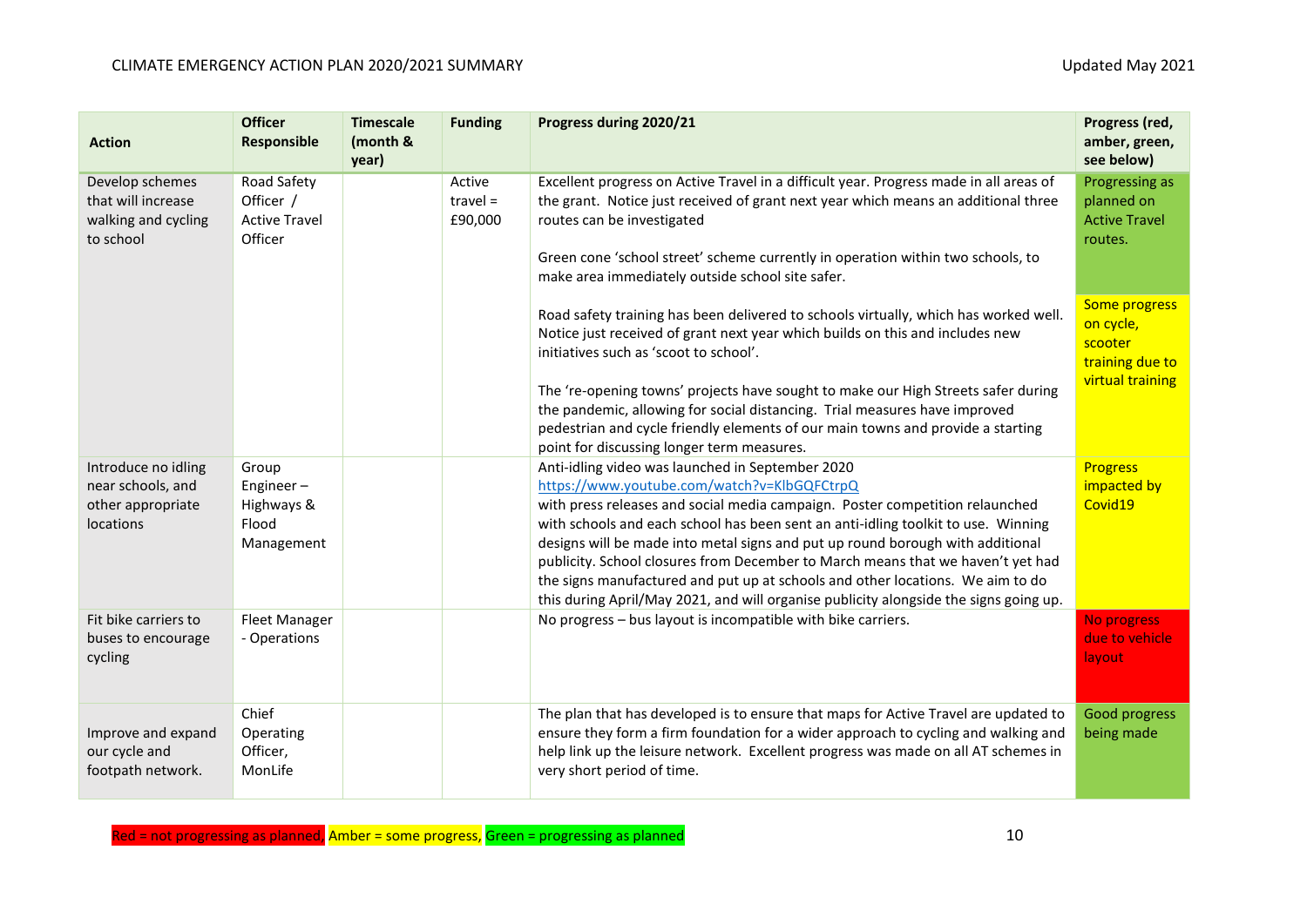| <b>Action</b>                                                                                | <b>Officer</b><br>Responsible                             | <b>Timescale</b><br>(month &<br>year) | <b>Funding</b>                                                                                                                                                                                                                                                                                                              | Progress during 2020/21                                                                                                                                                                                                                                                                                                                                                                                                                                                                                                       | Progress (red,<br>amber, green,<br>see below)              |
|----------------------------------------------------------------------------------------------|-----------------------------------------------------------|---------------------------------------|-----------------------------------------------------------------------------------------------------------------------------------------------------------------------------------------------------------------------------------------------------------------------------------------------------------------------------|-------------------------------------------------------------------------------------------------------------------------------------------------------------------------------------------------------------------------------------------------------------------------------------------------------------------------------------------------------------------------------------------------------------------------------------------------------------------------------------------------------------------------------|------------------------------------------------------------|
|                                                                                              |                                                           |                                       |                                                                                                                                                                                                                                                                                                                             | The Council has just had notice that the Active Travel submission for 2021/22 was<br>successful in all but one scheme. It did not achieve all the funding required for one<br>scheme in Caldicot and this is to be discussed with Welsh Government. This means<br>an additional three new routes have the funding to be investigated.<br>Cycling and walking for leisure purposes will require additional funding. However                                                                                                    |                                                            |
|                                                                                              |                                                           |                                       |                                                                                                                                                                                                                                                                                                                             | active travel will help link these agendas and opportunities are being explored for<br>further funding                                                                                                                                                                                                                                                                                                                                                                                                                        |                                                            |
| Develop e-bike and<br>cycle hire schemes                                                     | Rural<br>Programmes<br>Manager or<br><b>Active Travel</b> |                                       | £20k Covid<br>funding                                                                                                                                                                                                                                                                                                       | Considerable progress this quarter. A number of e-bikes purchased via Active Travel<br>and allocated to a local club to trial in Caldicot and two bikes allocated to a charity<br>in Chepstow in relation to the Library of Things to loan out (the Benthyg project)                                                                                                                                                                                                                                                          | Progressing as<br>planned after<br>initial Covid<br>delays |
| beginning in town<br>centres                                                                 | Officer                                                   |                                       |                                                                                                                                                                                                                                                                                                                             | Due to Covid the bikes could not be loaned out as planned currently and a greater<br>level of monitoring is required in the new financial year.                                                                                                                                                                                                                                                                                                                                                                               |                                                            |
|                                                                                              |                                                           |                                       |                                                                                                                                                                                                                                                                                                                             | A total of four electric Cargo Bikes are also being purchased for loan via the<br>Libraries of Things.                                                                                                                                                                                                                                                                                                                                                                                                                        |                                                            |
| Maximise                                                                                     | Chief<br>Operating<br>Officer,                            |                                       | Circa<br>£1.5m for<br>numerous                                                                                                                                                                                                                                                                                              | Excellent progress was made on all Active Travel schemes in very short period of<br>time.                                                                                                                                                                                                                                                                                                                                                                                                                                     | Progressing as<br>planned                                  |
| opportunities for<br>MonLife<br>active travel,<br>ensuring routes are<br>safe and convenient |                                                           | schemes                               | The local authority has just had notice that the Active Travel submission for<br>2021/22 was successful in all but one scheme. It did not achieve all the funding<br>required for one scheme in Caldicot and this is to be discussed with WG. This<br>means an additional 3 new routes have the funding to be investigated. |                                                                                                                                                                                                                                                                                                                                                                                                                                                                                                                               |                                                            |
| Reduce business<br>miles travelled by<br>staff 25% by 2023<br>through use of<br>technology   | Chief Officer<br>Enterprise                               |                                       |                                                                                                                                                                                                                                                                                                                             | Officers have developed proposals on the need and future use for office space<br>called 'Changing Spaces'. The expectation is that the "new normal" post-Covid will<br>see a reduction in travel by office staff working more significantly from home on a<br>continued basis. Whilst not captured as business miles there will be a reduction in<br>personal miles travelled by staff that otherwise would have been incurred travelling<br>to and from work. The Changing Spaces project is currently considering potential | Some progress                                              |
|                                                                                              |                                                           |                                       |                                                                                                                                                                                                                                                                                                                             | office design and a hybrid working model for those who are able to utilise this<br>model.                                                                                                                                                                                                                                                                                                                                                                                                                                     |                                                            |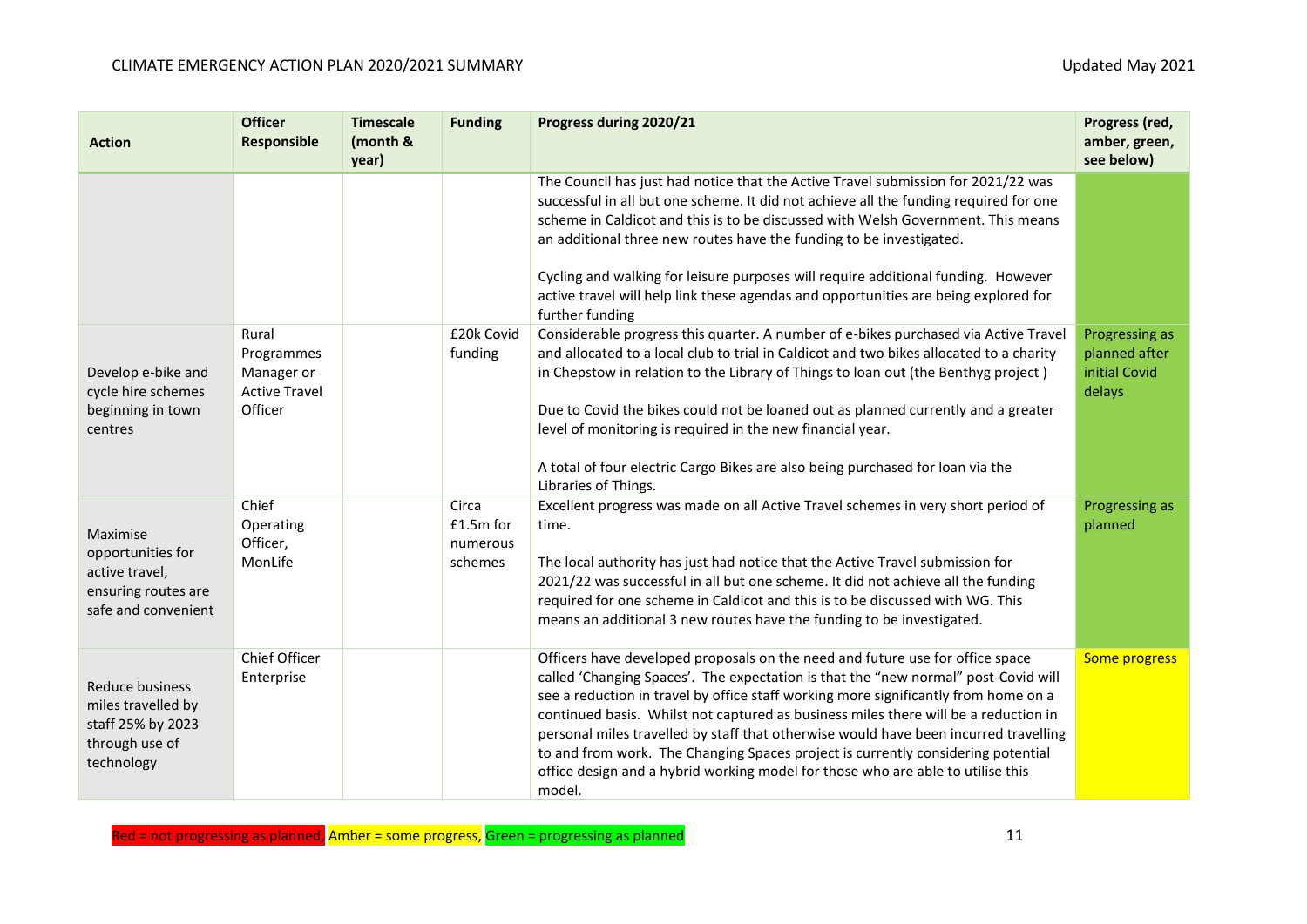| <b>Action</b>                                                                                                      | <b>Officer</b><br><b>Responsible</b> | <b>Timescale</b><br>(month &<br>year) | <b>Funding</b> | Progress during 2020/21                                                                                                                                                                                                                                                                                                                                                                                        | Progress (red,<br>amber, green,<br>see below) |  |
|--------------------------------------------------------------------------------------------------------------------|--------------------------------------|---------------------------------------|----------------|----------------------------------------------------------------------------------------------------------------------------------------------------------------------------------------------------------------------------------------------------------------------------------------------------------------------------------------------------------------------------------------------------------------|-----------------------------------------------|--|
|                                                                                                                    |                                      |                                       |                | Business mileage reduced by 45% last year from nearly 1.7 million to just over<br>900,000 saving over 150,000 kg of CO2. In terms of reduction in business miles and<br>beyond those naturally caused by the restrictions in place during the pandemic<br>work we will continue to explore options that enable staff to be able to work from<br>locations that are closer to their home and where practicable. |                                               |  |
|                                                                                                                    |                                      |                                       |                | Work will continue to look at service design options that enable services to be<br>delivered remotely and without it being at the detriment of the service delivered.<br>Examples of this include the use of assistive and medical technology in a social care<br>setting.                                                                                                                                     |                                               |  |
|                                                                                                                    |                                      |                                       |                | Discussions and proposals are being discussed around the development of co-<br>working and remote working spaces in our towns and with other Gwent PSB<br>partners.                                                                                                                                                                                                                                            |                                               |  |
|                                                                                                                    |                                      |                                       |                | The Cycle to Work Scheme is run annually for staff to purchase bikes through a<br>salary sacrifice scheme.                                                                                                                                                                                                                                                                                                     |                                               |  |
| Introduce cycling<br>mileage rates for<br>staff to incentivise<br>active travel over car<br>journeys               | Deputy Chief<br>Executive            |                                       |                | A review of the mileage expenses policy will now be undertaken during 2021 and in<br>readiness for implementation for 2022/23.                                                                                                                                                                                                                                                                                 | Work on hold<br>due to Covid19                |  |
| <b>GREENER VEHICLES – Reducing the impact of vehicle use and encouraging use of electric and hydrogen vehicles</b> |                                      |                                       |                |                                                                                                                                                                                                                                                                                                                                                                                                                |                                               |  |

|                      | Head of        | OLEV grant | A number of points have been installed at various venues, including EV chargers at | <b>Progressing as</b> |
|----------------------|----------------|------------|------------------------------------------------------------------------------------|-----------------------|
| Install EV charging  | Commercial     | possible   | two schools. Grant funding has been awarded to develop an EV charging strategy     | planned, some         |
| points at all larger | Property Fleet | for some   | and work will commence on this from April 21.                                      | delay due to          |
| council buildings    | & Facilities   | workplace  |                                                                                    | Covid19               |
|                      |                | EV CPs     |                                                                                    |                       |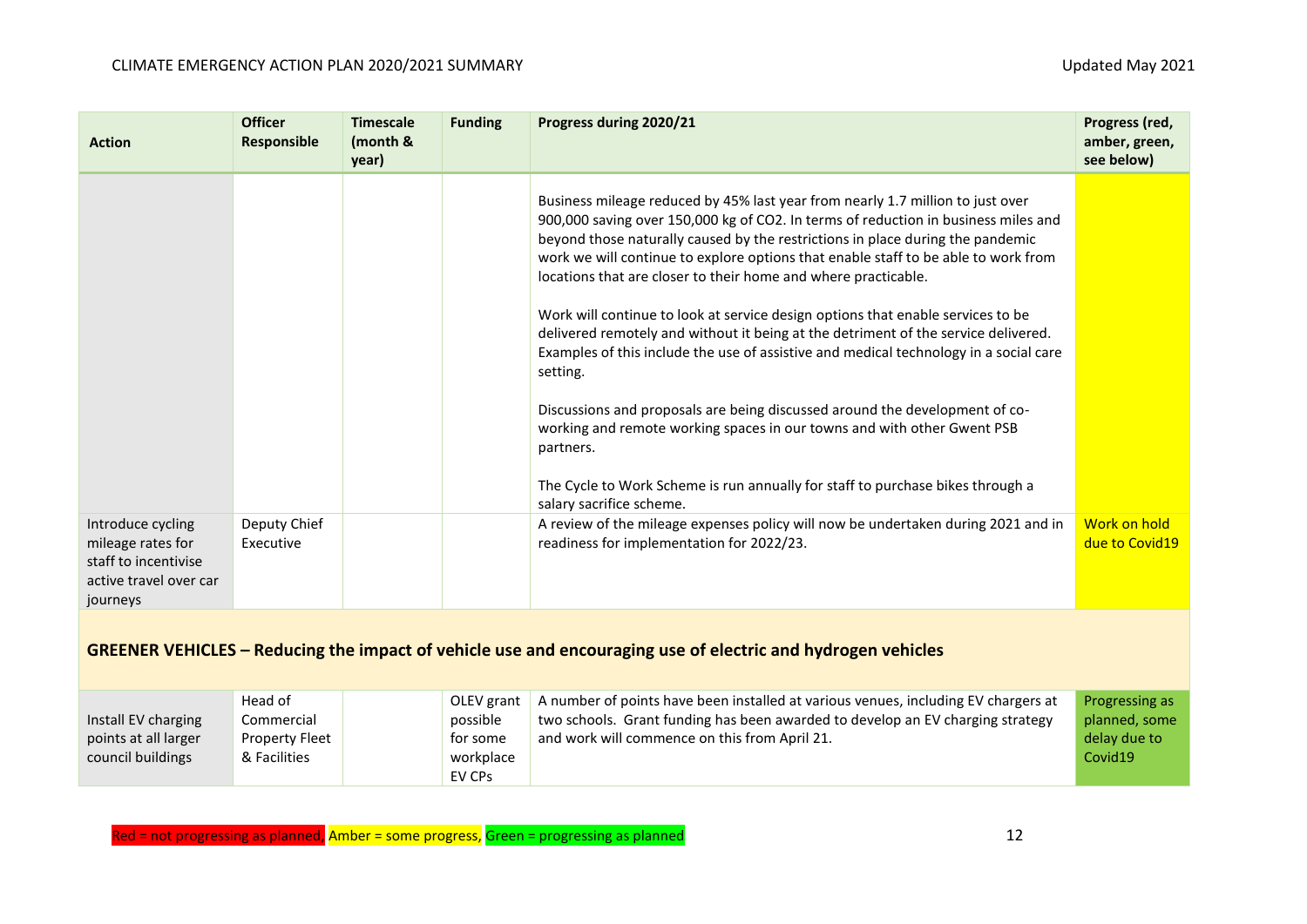| <b>Action</b>                                                                                                               | <b>Officer</b><br><b>Responsible</b>                                          | <b>Timescale</b><br>(month &<br>year) | <b>Funding</b>                                                    | Progress during 2020/21                                                                                                                                                                                                                                                                                                                                                                                                                                                                                                                                                                                                                                                                                                                                                                                                                                                                                                                                                                                                                                                                                                                                                                                                                                                                             | Progress (red,<br>amber, green,<br>see below) |
|-----------------------------------------------------------------------------------------------------------------------------|-------------------------------------------------------------------------------|---------------------------------------|-------------------------------------------------------------------|-----------------------------------------------------------------------------------------------------------------------------------------------------------------------------------------------------------------------------------------------------------------------------------------------------------------------------------------------------------------------------------------------------------------------------------------------------------------------------------------------------------------------------------------------------------------------------------------------------------------------------------------------------------------------------------------------------------------------------------------------------------------------------------------------------------------------------------------------------------------------------------------------------------------------------------------------------------------------------------------------------------------------------------------------------------------------------------------------------------------------------------------------------------------------------------------------------------------------------------------------------------------------------------------------------|-----------------------------------------------|
| Transition the<br>council's transport<br>fleet to hybrid,<br>electric and hydrogen<br>vehicles as these<br>become available | <b>Fleet Manager</b>                                                          |                                       | <b>Budget for</b><br>vehicles<br>sits with<br>service<br>managers | A survey has looked at Electric Vehicle Charging capacity at our existing depot sites<br>which showed that we have limited capacity for charging of vehicles. We are in the<br>process of installing EV points for the operational vehicles in the following locations<br>- The One Planet Centre Llanfoist, Troy Depot, Caldicot Waste Depot and Raglan<br>Depot. We have installed EV points in Kymin View and Deri view School, these are<br>for the two new schools catering vehicles, but they are also available to the anyone<br>visiting the school.<br>Vehicles - we have taken delivery of 7 fully electric vehicles for the following<br>$sections -$<br>2 x Electric vans for School's catering, based at Kymin View & Deri View School.<br>3 x Electric vans for Waste Wardens.<br>1 x Electric van for AONB section<br>1 x Electric pool car for Waste.<br>We have on order -<br>1 x fully electric 17-seater low floor wheelchair accessible minibus for the PTU<br>section.<br>2 x fully electric pedestrian sweepers<br>We have 6 No. Hybrid cars in operation. These are with Social services, Planning<br>and Property services.<br>We currently have no hydrogen refuelling stations within Monmouthshire, so<br>currently not practical to trial or operate hydrogen vehicles. | Some progress                                 |
| Encourage the use of<br>electric or hybrid<br>taxis                                                                         | Passenger<br>Transport unit<br>Manager /<br>Principal<br>Licensing<br>Manager |                                       | Cardiff<br>Capital<br>Region<br>funding                           | We have been working with the Regional transport authority on charging points for<br>taxis and through CCR funding we will be piloting the use of 2 Electric taxis, with a<br>charging point in the Abergavenny bus station for the electric taxis.<br>Waiting on Cardiff Capital Region on details of how the electric taxis pilot will be<br>managed.                                                                                                                                                                                                                                                                                                                                                                                                                                                                                                                                                                                                                                                                                                                                                                                                                                                                                                                                             | <b>Some progress</b>                          |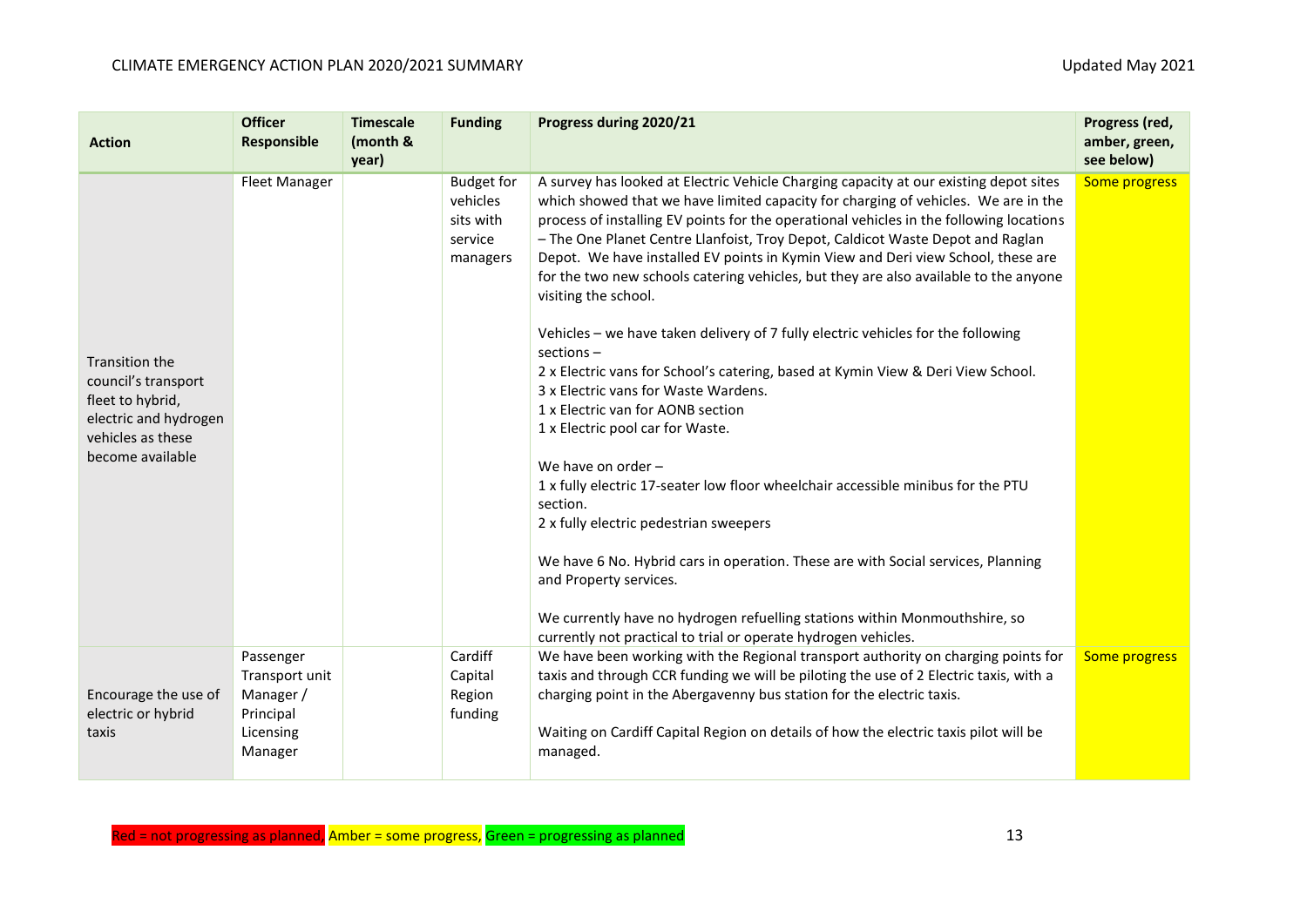| <b>Action</b>                                                               | <b>Officer</b><br>Responsible                                      | <b>Timescale</b><br>(month &<br>year) | <b>Funding</b>                     | Progress during 2020/21                                                                                                                                                                                                                                                                                                                                                                                                                                                                | Progress (red,<br>amber, green,<br>see below)      |
|-----------------------------------------------------------------------------|--------------------------------------------------------------------|---------------------------------------|------------------------------------|----------------------------------------------------------------------------------------------------------------------------------------------------------------------------------------------------------------------------------------------------------------------------------------------------------------------------------------------------------------------------------------------------------------------------------------------------------------------------------------|----------------------------------------------------|
| Launch the                                                                  | Roger Hoggins                                                      |                                       |                                    | Several meetings have taken place over the last 3 months with Riversimple.                                                                                                                                                                                                                                                                                                                                                                                                             | Some progress,<br>delays due to                    |
| Riversimple hydrogen<br>car pilot in<br>Abergavenny                         |                                                                    |                                       |                                    | We are aiming for May 2021 for the trials to take place with Riversimple, our<br>registrars' section will be assisting with the first trials. We will then aim to trial the<br>vehicle in other sections.                                                                                                                                                                                                                                                                              | Covid                                              |
| Develop a business<br>case to move to a<br>Council electric bus<br>fleet    | <b>Fleet Manager</b>                                               |                                       |                                    | We are currently unable to convert the Council's bus fleet due to the lack of energy<br>capacity at the depots. A project has been commenced to identify alternative<br>premises for the south of the county which would enable the installation of EV<br>charging. EV charging points are being installed at Raglan as part of the taxi scheme<br>that will be available for smaller vehicles.<br>A fully electric 17 seater low floor wheelchair accessible minibus has been ordered | <b>Progress</b><br>limited due to<br>grid capacity |
|                                                                             |                                                                    |                                       |                                    | which will be used on the Grass Routes Service, but we also hope to trial the vehicle<br>on several school runs, which will assist us understand the vehicles range, to enable<br>us to make informed decision for the future.                                                                                                                                                                                                                                                         |                                                    |
| Encourage service<br>buses and contract<br>buses to move to<br>electric     |                                                                    |                                       |                                    | We are watching with interest the Newport electric bus pilot and other case<br>studies, and on the basis of this research we will incorporate appropriate clauses in<br>tender documentation when contracts come up for renewal to green the fleet and<br>encourage the move to electric vehicles                                                                                                                                                                                      | No progress<br>yet - too early                     |
| Introduce a green<br>travel plan for staff<br>and councillor travel         | Transport<br>Projects &<br>Programmes                              |                                       |                                    | Green Travel Plan measures are being considered as part of the "Changing Spaces"<br>project looking at when and where staff work.                                                                                                                                                                                                                                                                                                                                                      | Some progress                                      |
|                                                                             | Manager                                                            |                                       |                                    | MCC have signed the Gwent Healthy Travel Charter which commits us to reduce<br>staff travel and use more sustainable modes of transport.                                                                                                                                                                                                                                                                                                                                               |                                                    |
| Develop proposals<br>for EV charging in<br>street lights and new<br>housing | Head of<br>Placemaking,<br>Regeneration,<br>Highways &<br>Flooding |                                       | Developer/<br>MCC/grant<br>funding | The RLDP is progressing as per the revised Delivery Agreement timetable, following<br>the receipt of updated projected population figures. We will be reporting the<br>Preferred Strategy to Council in June 2021 for endorsement to consult. The<br>detailed policies referred to by this action will form part of the Deposit Plan, which<br>is the following stage. RLDP progress is as outline above.                                                                              | Some progress                                      |
| developments                                                                |                                                                    |                                       |                                    | Welsh Government grant funding has been secured to develop an EV charging<br>strategy for the county, looking at our car parks, on-street charging, our Council<br>sites and our own fleet. Work will commence on this in April '21                                                                                                                                                                                                                                                    |                                                    |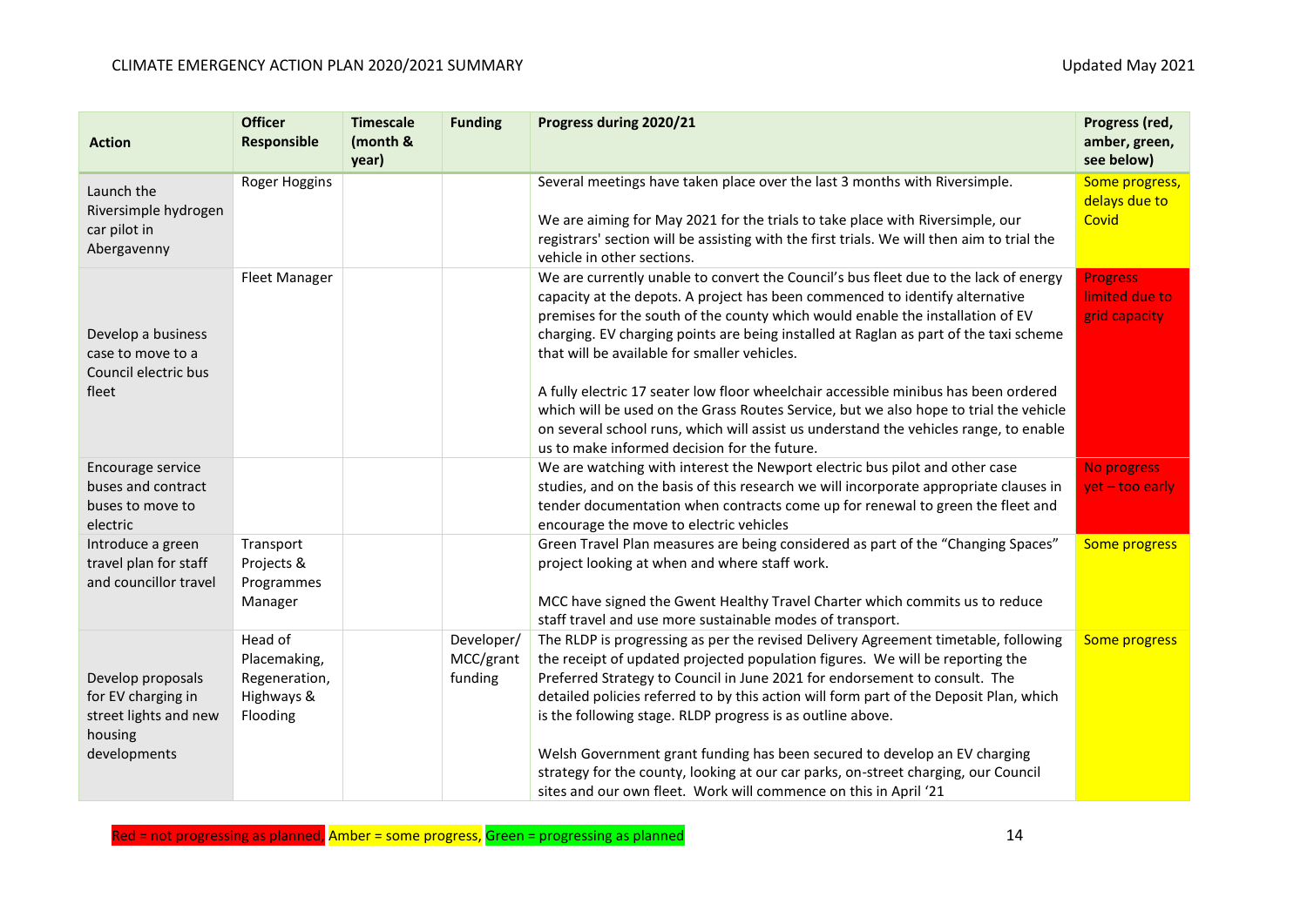| <b>Action</b>                                                                                                         | <b>Officer</b><br>Responsible                                      | <b>Timescale</b><br>(month &<br>year) | <b>Funding</b> | Progress during 2020/21                                                                                                                                                                                                                                                                                                                                                                                                                                                             | Progress (red,<br>amber, green,<br>see below) |
|-----------------------------------------------------------------------------------------------------------------------|--------------------------------------------------------------------|---------------------------------------|----------------|-------------------------------------------------------------------------------------------------------------------------------------------------------------------------------------------------------------------------------------------------------------------------------------------------------------------------------------------------------------------------------------------------------------------------------------------------------------------------------------|-----------------------------------------------|
| Provide free car<br>parking in MCC<br>owned car parks for<br>electric and hydrogen<br>vehicles until 2025             | Head of<br>Placemaking,<br>Regeneration,<br>Highways &<br>Flooding |                                       |                | This proposal has challenges for enforceability, desirability and budgets. ULEV<br>vehicles are not always easily recognisable, so enforcement would be difficult.<br>Arguably this proposal will do little to encourage people to buy ULEVs but will<br>encourage those who own one to drive to town, rather than walk, cycle or use<br>public transport. As uptake of ULEVs increases, car park income will reduce having<br>a significant impact on highway improvement budgets. | To be removed<br>from action<br>plan          |
| Increase the mileage<br>rates payable for<br>staff who use electric<br>vehicles relative to<br>petrol and diesel cars | Deputy Chief<br>Executive                                          |                                       |                | A review of the mileage expenses policy will now be undertaken during 2021 and in<br>readiness for implementation for 2022/23. There will need to be consideration to<br>ensure that there is a satisfactory EV charging infrastructure in place to support an<br>update and promotion in the use of electric vehicles.                                                                                                                                                             | Work on hold<br>due to Covid19                |

## **PUBLIC TRANSPORT – Encouraging people to use public transport rather than cars**

| Encourage modal<br>shift through the<br>South Wales Metro | Transport<br>Projects &<br>Programmes<br>Manager |           |            | Upgrade of Severn Tunnel Junction with park & ride expansion has faced delays for<br>a number of reasons including Covid. Car park extension & improvement of active<br>travel access across the Station Rd / Station Approach junction should happen in<br>21/22. | Delayed due to<br>Covid |
|-----------------------------------------------------------|--------------------------------------------------|-----------|------------|--------------------------------------------------------------------------------------------------------------------------------------------------------------------------------------------------------------------------------------------------------------------|-------------------------|
|                                                           |                                                  |           |            | Several funding bids prepared and submitted                                                                                                                                                                                                                        |                         |
| Continue to make the                                      | Transport                                        |           |            | Case made to South East Wales Transport Commission and agreed in principle by                                                                                                                                                                                      | Amber – case            |
| case to national                                          | Projects &                                       |           |            | Welsh Government, issue to be reviewed in Chepstow Transport Study and TfW                                                                                                                                                                                         | continues to            |
| governments for                                           | Programmes                                       |           |            | Metro Enhancement Framework Newport-Chepstow Corridor Study.                                                                                                                                                                                                       | be made but             |
| improved train                                            | Manager                                          |           |            |                                                                                                                                                                                                                                                                    | with limited            |
| frequencies and                                           |                                                  |           |            | The Burns Commission report makes helpful recommendations about how to                                                                                                                                                                                             | results                 |
| station provision                                         |                                                  |           |            | deliver this, which will report at the end of 21/22                                                                                                                                                                                                                |                         |
| Develop a 'Rural                                          | Rural                                            |           | <b>RDP</b> | The length of the software development cycle will prevent LEADER being involved,                                                                                                                                                                                   | Delayed due to          |
| Uber' scheme linked                                       | Programmes                                       |           |            | however we will look towards the £6.5m rural transport fund that is being set up by                                                                                                                                                                                | Covid19                 |
| to train stations                                         | Manager                                          |           |            | the RDP under Welsh Government as a means to develop this project further                                                                                                                                                                                          |                         |
| Trial digital solutions                                   | Head of Policy                                   | Sept 2021 |            | We are planning for beta testing to take place in Monmouthshire on:                                                                                                                                                                                                | <b>Progress</b>         |
| for next generation                                       | Performance                                      |           |            | i) Public Transport Planner, ii) automated systems for community car share and                                                                                                                                                                                     | slowed due to           |
| transport schemes                                         | and Scrutiny                                     |           |            | Grass Routes, and iii) Tag-Along - A secure lift share scheme for residents.                                                                                                                                                                                       | Covid                   |

Red = not progressing as planned, <mark>Amber = some progress, Green = progressing as planned</mark> 15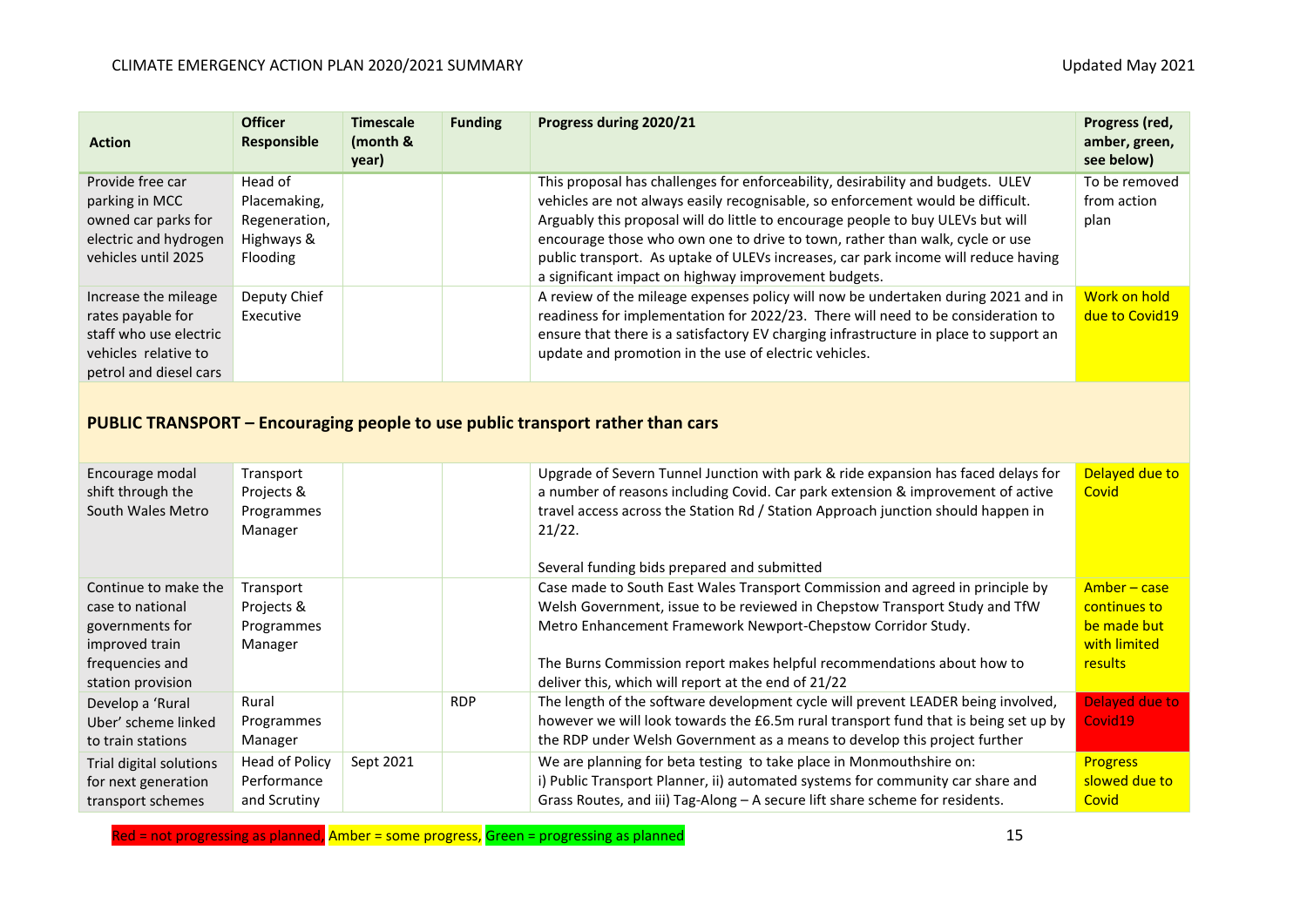| <b>Action</b>                                                                                                                                     | <b>Officer</b><br><b>Responsible</b>  | <b>Timescale</b><br>(month &<br>year)              | <b>Funding</b>                                                         | Progress during 2020/21                                                                                                                                                                                                                                                                                                                                                                                                                                                                                                                                                                                                                                     | Progress (red,<br>amber, green,<br>see below)              |  |  |
|---------------------------------------------------------------------------------------------------------------------------------------------------|---------------------------------------|----------------------------------------------------|------------------------------------------------------------------------|-------------------------------------------------------------------------------------------------------------------------------------------------------------------------------------------------------------------------------------------------------------------------------------------------------------------------------------------------------------------------------------------------------------------------------------------------------------------------------------------------------------------------------------------------------------------------------------------------------------------------------------------------------------|------------------------------------------------------------|--|--|
| that make better use<br>of existing transport<br>capacity                                                                                         |                                       |                                                    |                                                                        | However, testing has been delayed due to the social distancing and stay local<br>restrictions in place. We have been able to secure additional funding for the<br>project from UK Government.                                                                                                                                                                                                                                                                                                                                                                                                                                                               |                                                            |  |  |
| EDUCATION AND INVOLVEMENT – Helping people understand climate change and what they can do to make a difference                                    |                                       |                                                    |                                                                        |                                                                                                                                                                                                                                                                                                                                                                                                                                                                                                                                                                                                                                                             |                                                            |  |  |
| Make energy data<br>available to schools<br>and encourage pupils<br>to get involved in<br>managing energy<br>consumption                          | <b>Energy Officer</b>                 | Sep-20<br>(initial)<br>Ongoing<br>developmen<br>t. | Existing<br>officer<br>resource<br>structure<br>/software<br>licenses. | Set up automated import of half-hourly energy data (where available) into central<br>TEAM software. Users and permissions setup for simplified web browser access to<br>TEAM software.<br>Rolled out to small number of users for initial feedback, but the roll out to all<br>schools has been delayed due to other workloads and school closures.                                                                                                                                                                                                                                                                                                         | Delayed due to<br>school closures                          |  |  |
| Use the One Planet<br>Centre as a focus for<br>climate change<br>education                                                                        | Head of<br>Neighbourhoo<br>d Services |                                                    |                                                                        | Use of the One Planet Centre has been limited due to Covid restrictions. Once<br>open, we have been using the re-use shops as the focus for climate change<br>education and linking profits from the shops into climate change with tree planting<br>"O Fes Bach" "From small acorns" (approximately 7000 trees planted so far in<br>conjunction with grounds and countryside on mostly council owned space).<br>Encouraging residents to grow a garden tree could achieve over 30,000 trees being<br>planted, improving the urban tree canopy, improving air quality and biodiversity in<br>the main towns, this will be the focus of O Fes Bach in 21/22. | <b>Progress</b><br>limited due to<br>Covid<br>restrictions |  |  |
| Start local growing<br>and cooking schemes<br>in schools                                                                                          | Food<br>Development<br>Officer        |                                                    | <b>RDP</b>                                                             | Gilwern and cluster schools project - This has been delayed somewhat by Covid 19<br>but the schools have now returned and we are re-assessing the project.                                                                                                                                                                                                                                                                                                                                                                                                                                                                                                  | <b>Delayed due to</b><br>Covid 19                          |  |  |
| Work with<br>community groups to<br>develop an Internet<br>of Things sensor<br>network to inform<br>decisions and<br>educate local<br>communities | Rural<br>Programmes<br>Manager        |                                                    | <b>RDP</b>                                                             | Funding has been secured for a Halls Together project where the 80<br>Monmouthshire halls/community centres will share and collaborate in many ideas,<br>but in particular climate change and what they can do to mitigate its effects. Covid<br>has prevented much progress, however two officers have been allocated to the<br>Halls Together project.                                                                                                                                                                                                                                                                                                    | Some progress                                              |  |  |